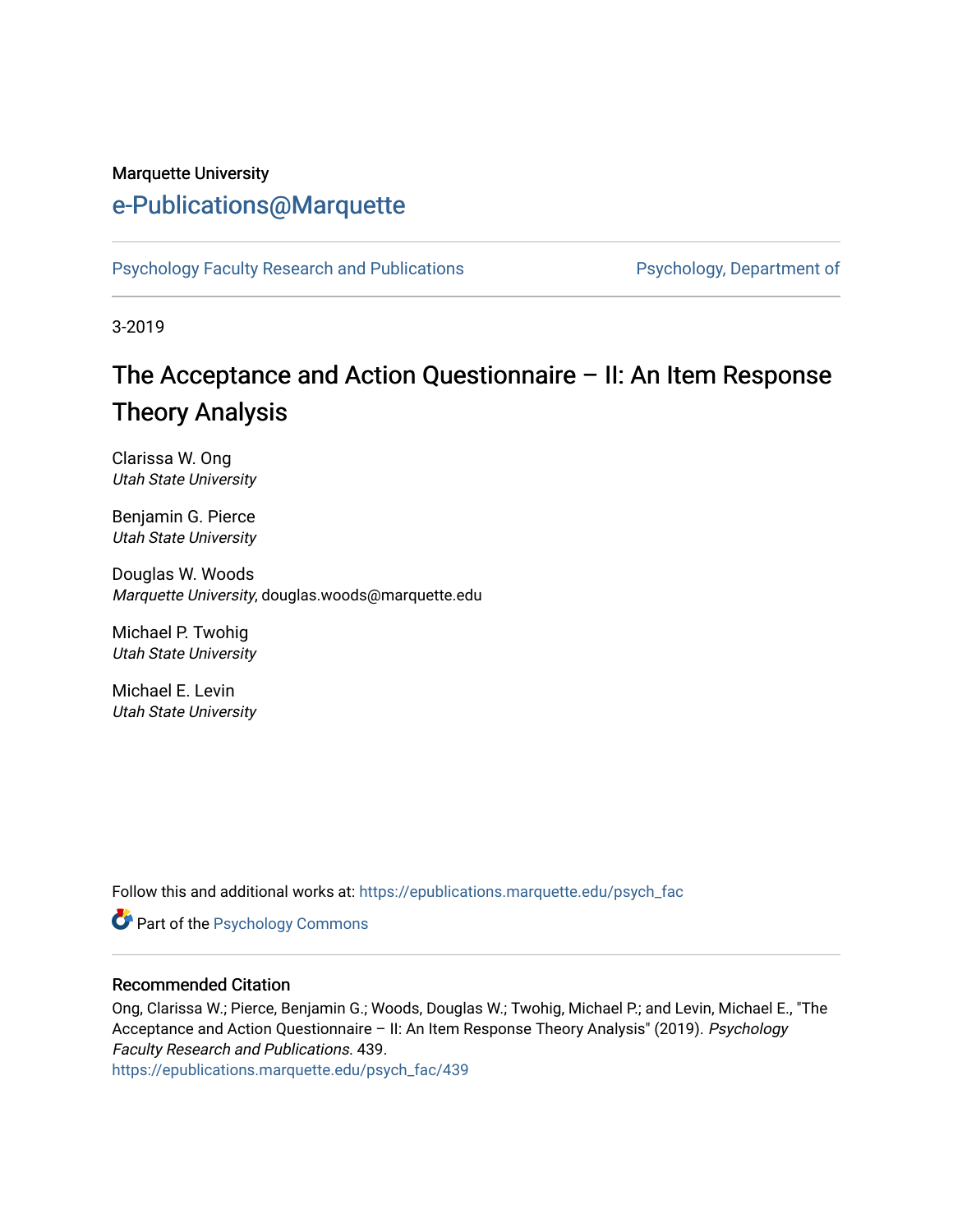**Marquette University**

# **e-Publications@Marquette**

# *Psychology Faculty Research and Publications/College of Arts and Sciences*

*This paper is NOT THE PUBLISHED VERSION;* **but the author's final, peer-reviewed manuscript.** The published version may be accessed by following the link in th citation below.

*Journal of Psychopathology and Behavioral Assessment*, Vol. 41, No. 1 (March 2019): 123-134. [DOI.](https://doi.org/10.1007/s10862-018-9694-2) This article is © Springer Science+Business Media, LLC, part of Springer Nature and permission has been granted for this version to appear in [e-Publications@Marquette.](http://epublications.marquette.edu/) Springer Nature does not grant permission for this article to be further copied/distributed or hosted elsewhere without the express permission from Springer Nature.

# The Acceptance and Action Questionnaire – II: An Item Response Theory Analysis

Clarissa W. Ong Department of Psychology, Utah State University, Logan, UT Benjamin G. Pierce Department of Psychology, Utah State University, Logan, UT Douglas W. Woods Department of Psychology, Marquette University, Milwaukee, WI Michael P. Twohig Department of Psychology, Utah State University, Logan, UT Michael E. Levin Department of Psychology, Utah State University, Logan, UT

# Abstract

Psychological flexibility is the act of being open to internal experiences while pursuing valued life directions and has been implicated in positive mental health. A lack of psychological flexibility has been implicated in a wide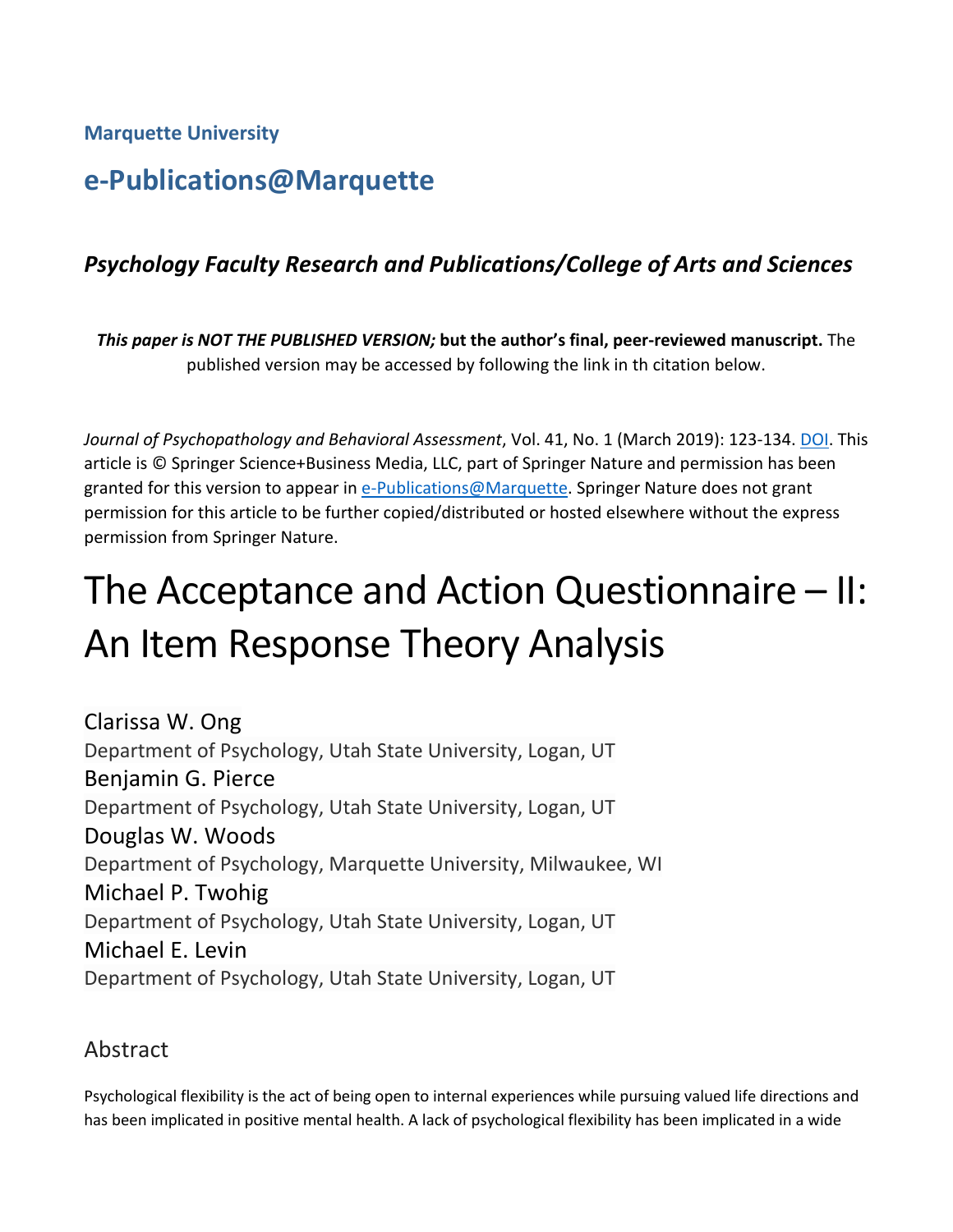range of mental health problems. In most research, assessment of psychological (in) flexibility has been done with the Acceptance and Action Questionnaire – II (AAQ-II), yet researchers have noted that items on the AAQ-II may not adequately discriminate between responses to experiences and the experiences themselves. Furthermore, little research has examined whether items on the AAQ-II function as intended in terms of assessing psychological (in) flexibility and whether items function differently across populations. The present study used an item response theory framework to examine item functioning in the AAQ-II across items (within the measure) and across non-distressed student, distressed student, outpatient, and residential samples. The analyses identified differences in functioning between items, with some items being more sensitive to differences in psychological inflexibility. No items performed well in assessing psychological flexibility (as opposed to inflexibility) or positive functioning. Items functioned similarly across samples, yet patterns of responding differed in the non-distressed student versus residential and outpatient samples. Implications for use of the AAQ-II in clinical and research contexts are discussed.

## Keywords

Psychological flexibility, Assessment, Psychometric, Item response theory

Acceptance and commitment therapy (ACT) is an acceptance- and mindfulness-based intervention situated in the third wave of cognitive-behavioral therapies (Hayes [2004\)](https://link.springer.com/article/10.1007%2Fs10862-018-9694-2#CR11). ACT has been found to be effective in the treatment of physical and psychological presentations with comparable performance to established interventions (A-Tjak et al. [2015\)](https://link.springer.com/article/10.1007%2Fs10862-018-9694-2#CR1). The overarching aim of ACT is to improve psychological flexibility, which is the act of being open in an intentional manner to direct experiences as they occur and to engage in behaviors consistent with valued life directions (Hayes et al. [2006\)](https://link.springer.com/article/10.1007%2Fs10862-018-9694-2#CR13). Psychological flexibility is theorized to be a transdiagnostic construct implicated in general psychological wellbeing (Kashdan and Rottenberg [2010\)](https://link.springer.com/article/10.1007%2Fs10862-018-9694-2#CR18) and that contributes to positive psychological functioning (Hayes et al. [2006\)](https://link.springer.com/article/10.1007%2Fs10862-018-9694-2#CR13). Psychological flexibility can be broken down into six core processes: acceptance, defusion, contact with the present moment, self as context, values, and committed action.

Acceptance refers to adopting an active, welcoming stance toward internal experiences without attempting to alter their frequency or form. This means choosing to be open to uncomfortable sensations, thoughts, and feelings without trying to fight or control them in any way. Defusion refers to responding to a thought as a thought —an automatic verbal product of our mind —rather than as reality, or to a sensation as a sensation rather than a "negative" feeling. It entails viewing inner experiences for what they are, not what they say they are. Contact with the present moment means noticing events as they occur without evaluating them. It entails flexibly attending to the here and now without ruminating on the past or worrying about the future. Self as context is a process of perspective taking, wherein the individual sees the self as a vantage point from which thoughts and feelings are observed, rather than the thoughts and feelings themselves. Simply put, one takes the perspective of a boundless context in which inner experiences occur, much like a sky that views various weather elements, regardless of what they are. From this stance, the individual is not controlled by thoughts and feelings, which are viewed as a transient part of the self. Values are individually chosen, meaningful life directions or qualities of behavior that can be enacted in any given moment. Examples of values include integrity, activism, openness, and kindness. It is imperative that values have intrinsic meaning to the individual such that they acquire reinforcing functions. Committed action refers to behaviors linked to values. Together, these six processes comprise a skill set termed psychological flexibility.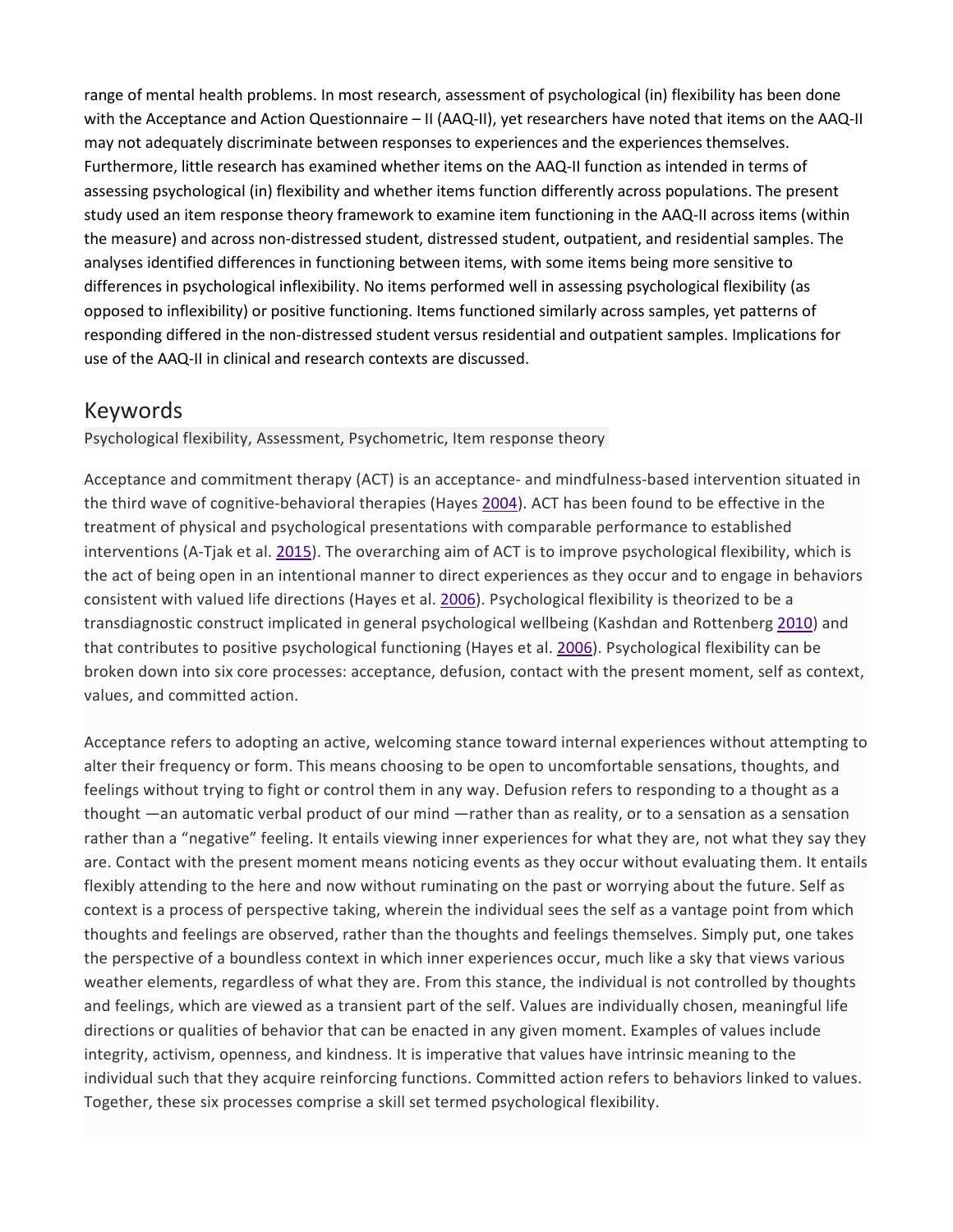Low levels of psychological flexibility reflect psychological inflexibility, which is characterized by experiential avoidance, cognitive fusion, preoccupation with the past and/or future, attachment to self-identity, lack of values clarity, and inaction/impulsivity (Hayes et al. [2006\)](https://link.springer.com/article/10.1007%2Fs10862-018-9694-2#CR13). Psychological flexibility and inflexibility represent anchors on a continuum and individuals can vary in their level of flexibility along this scale. Inflexible processes manifest as an unwillingness to be open to aversive internal experiences that are perceived as having the power to dictate behaviors and ruminating on the past or worrying about the future in ways that detract from leading a fulfilling life. Broadly, psychological inflexibility describes a pattern of rigid behavioral responses to internal experiences that interfere with the pursuit of valued domains —the opposite behavioral pattern to flexibility.

## Acceptance and Action Questionnaire – II

The measure most commonly used to assess psychological inflexibility —particularly in the context of ACT research —is the Acceptance and Action Questionnaire – II (AAQ-II; Bond et al. [2011\)](https://link.springer.com/article/10.1007%2Fs10862-018-9694-2#CR2). The AAQ-II has been used across nonclinical and clinical samples in various study designs, including cross-sectional surveys in college students (e.g., Levin et al. [2014b\)](https://link.springer.com/article/10.1007%2Fs10862-018-9694-2#CR22), randomized controlled trials for specific psychological conditions (e.g., Juarascio et al. [2015;](https://link.springer.com/article/10.1007%2Fs10862-018-9694-2#CR16) Lappalainen et al. [2014\)](https://link.springer.com/article/10.1007%2Fs10862-018-9694-2#CR19), and laboratory experiments (e.g., Ritzert et al. [2015\)](https://link.springer.com/article/10.1007%2Fs10862-018-9694-2#CR25). In addition, numerous condition-specific versions based on the AAQ have been validated, including for body image (Sandoz et al. [2013\)](https://link.springer.com/article/10.1007%2Fs10862-018-9694-2#CR27), cardiovascular disease (Spatola et al. [2014\)](https://link.springer.com/article/10.1007%2Fs10862-018-9694-2#CR28), chronic pain (McCracken et al. [2004\)](https://link.springer.com/article/10.1007%2Fs10862-018-9694-2#CR24), stigma (Levin et al. [2014a\)](https://link.springer.com/article/10.1007%2Fs10862-018-9694-2#CR21), and trichotillomania (Houghton et al. [2014\)](https://link.springer.com/article/10.1007%2Fs10862-018-9694-2#CR15). The prevalence with which the AAQ and its variations have been and are being used underscore the centrality of psychological flexibility as a construct of interest within the ACT literature; this is unsurprising given that increasing psychological flexibility is arguably the end goal of ACT. At the same time, the importance ACT researchers place on psychological flexibility as the primary —if not, ultimate —arbiter of clinical progress and theoretical coherence warrants a need for accurate, reliable measurement of the construct.

The AAQ-II was developed with the goal of creating a more psychometrically sound version of its predecessor, the nine- or 16-item AAQ (Hayes et al. [2004\)](https://link.springer.com/article/10.1007%2Fs10862-018-9694-2#CR12). Across six samples of 2816 participants, consisting of students, employees, and individuals seeking psychological treatment for substance use from North America and Europe, the AAQ-II demonstrated factor structure stability, internal consistency, test-retest reliability, convergent validity, predictive validity, and discriminant validity (Bond et al. [2011\)](https://link.springer.com/article/10.1007%2Fs10862-018-9694-2#CR2). The AAQ-II appears to measure a unidimensional factor across varied samples, consistent with theory that suggests psychological inflexibility functions as a coherent construct. In addition, as predicted, the AAQ-II was associated with higher levels of depression, anxiety, stress, and overall psychological distress.

Despite its widespread use, researchers have noted limitations of the AAQ-II. Issues include questionable construct validity and weak discriminant validity (Gámez et al. [2011;](https://link.springer.com/article/10.1007%2Fs10862-018-9694-2#CR7) Wolgast [2014\)](https://link.springer.com/article/10.1007%2Fs10862-018-9694-2#CR29). For example, one criticism is that the AAQ-II confounds psychological outcomes with the process of psychological inflexibility, which can lead to artificially high correlations between the AAQ-II and measures of psychological distress. Yet, the AAQ-II purports to measure *responses* to internal experiences and consistency of behavior with values, not levels of aversive psychological stimuli. As a result, the AAQ-II shows poor discriminant validity, overlapping with items intended to measure distress (e.g., "I often feel depressed, worried or anxious") more so than with items designed to measure psychological inflexibility processes (e.g., "I let my thoughts and feelings come and go, without trying to control or avoid them;" Francis et al. [2016;](https://link.springer.com/article/10.1007%2Fs10862-018-9694-2#CR6) Wolgast [2014\)](https://link.springer.com/article/10.1007%2Fs10862-018-9694-2#CR29). Weak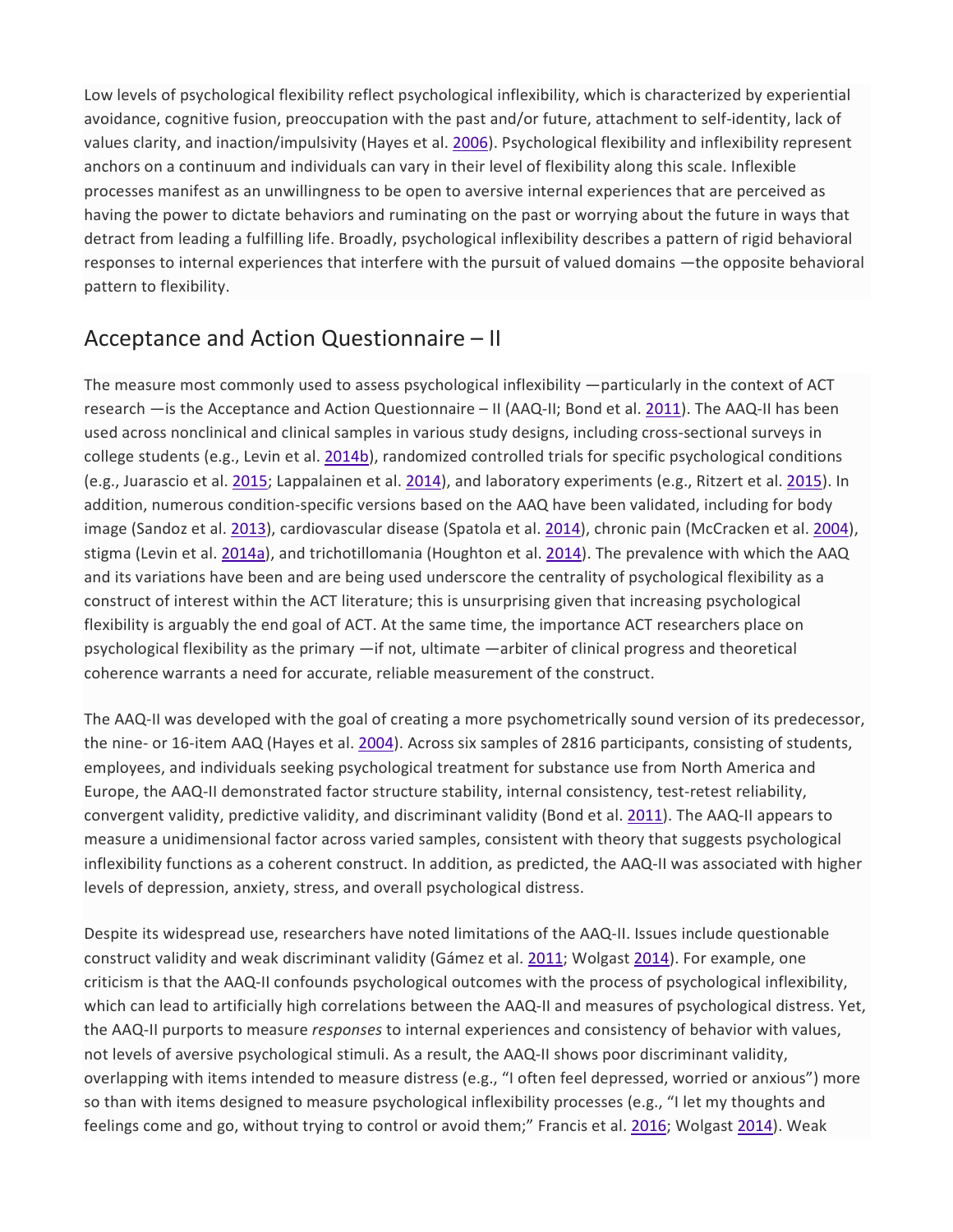discriminant validity may be due to inaccurate operationalization of psychological inflexibility in the scale or issues with specific items (e.g., unclear wording).

Furthermore, although preliminary evidence supports the use of the AAQ-II for divergent samples (Bond et al. [2011\)](https://link.springer.com/article/10.1007%2Fs10862-018-9694-2#CR2), the extent to which the AAQ-II functions (i.e., is interpreted and answered) similarly across the wide range of populations in which it has been used remains unclear and has not been empirically verified. For instance, the only clinical sample included in the initial validation article was 290 individuals seeking treatment for substance use, yet the AAQ-II has been used in samples as diverse as women with traumarelated concerns (Fiorillo et al. [2017\)](https://link.springer.com/article/10.1007%2Fs10862-018-9694-2#CR4) and women staying in a residential eating disorder treatment facility (Juarascio et al. [2015\)](https://link.springer.com/article/10.1007%2Fs10862-018-9694-2#CR16). These differences could substantially impact how individuals interpret and respond to items on the scale, leading to issues with internal consistency and limited generalizability of obtained scores.

## Item Response Theory

Item response theory (IRT), or modern test theory, provides a means to examine the association between individuals' item-level responding and the underlying latent trait of interest, referred to as theta (*θ*). IRT measures *θ* and evaluates the properties of test items by fitting statistical models to item-level responding. It differs from classical test theory (CTT) in a few ways. First, IRT focuses on item-level responding to a greater extent than CTT, which tends to use test-level indices (Harvey and Hammer [1999\)](https://link.springer.com/article/10.1007%2Fs10862-018-9694-2#CR10). As such, more information on items can be gleaned from an IRT analysis. Second, IRT does not assume that measurement precision is constant across the possible range of test scores, whereas CTT does (Harvey and Hammer [1999\)](https://link.springer.com/article/10.1007%2Fs10862-018-9694-2#CR10). Because of this, measurement precision of a test is represented by a continuous function, rather than a static figure. That is, an IRT approach accounts for variability in measurement precision depending on the individual's test score. Third, IRT methods enable evaluation of bias in test items using differential item functioning (i.e., whether items function differently for different subgroups) as well as estimation of the cumulative impact of item biases on test score (Harvey and Hammer [1999\)](https://link.springer.com/article/10.1007%2Fs10862-018-9694-2#CR10). This is particularly important for understanding how test bias influences the performance of various subgroups. On the other hand, CTT techniques are unable to attribute observed mean subgroup differences to test bias or to a true difference in the level of the underlying trait. Still, IRT is limited because it cannot provide an ontological assessment of what the AAQ-II actually measures. In this study, we assume that *θ* refers to psychological flexibility based on theory not empirical verification.

To date, psychometric properties intrinsic to the AAQ, such as reliability and factor structure, have been examined across samples, and they appear to be relatively consistent (Bond et al. [2011\)](https://link.springer.com/article/10.1007%2Fs10862-018-9694-2#CR2). IRT analyses additionally evaluate differential functioning of items within the scale, as well as of items across responder characteristics, providing information on the utility of individual items on the AAQ and whether responses to items across populations are equivalent with respect to construct measurement. Moreover, because IRT analyses are conducted at the item-level, they allow for variation in item functioning and evaluation of relative effectiveness across items, rather than only examining the scale as a whole. IRT enables such investigations by creating a latent construct that explains the primary source of variance in scores, against which item functioning is compared.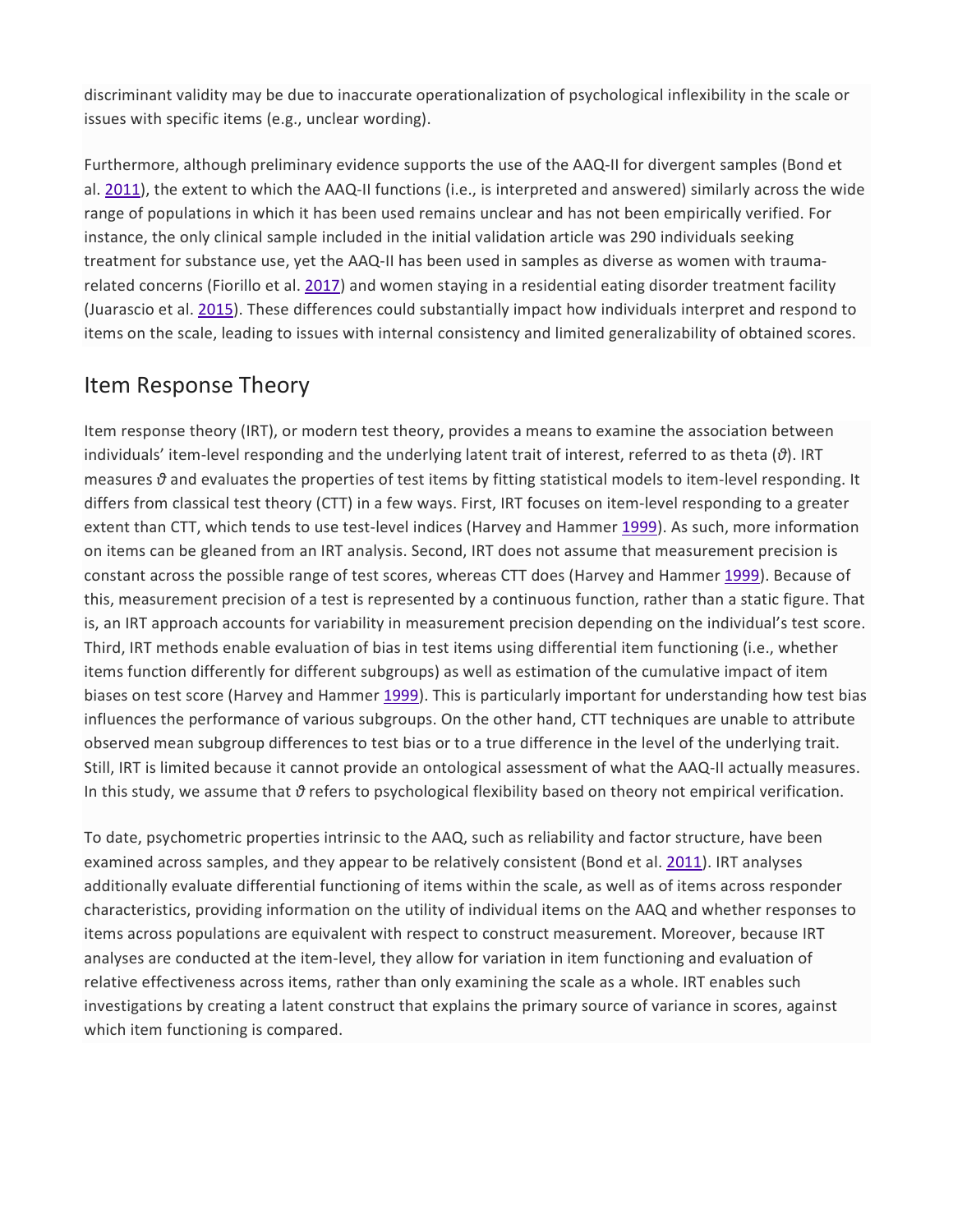# Receiver Operating Characteristic Analyses

Receiver operating characteristic (ROC) analyses can supplement IRT-informed investigations. ROC curves provide an assessment of the validity of individual items or scale scores to discriminate among individuals meeting or not meeting an external cutoff point. Thus, if items are found to perform differently within the AAQ-II, their utility to discriminate among levels of other constructs can be evaluated via ROC curve estimation. Parameters from the IRT and ROC analyses can then be combined to identify items that most effectively detect differences in psychological inflexibility (per IRT parameters) and discriminate groups based on an external criterion (using ROC curve estimates).

# Present Study

The purpose of the current study was to use an IRT approach to empirically evaluate the utility of the AAQ-II as a measure of psychological (in) flexibility vis-à-vis various populations without any a priori assumptions about its functional properties. Given our use of clinical samples, we have referred to the latent construct of interest as "psychological inflexibility" to communicate our focus on individuals with lower levels of psychological flexibility. However, as mentioned above, psychological flexibility and inflexibility are believed to reflect differing levels of the same construct. In this study, we operationalized utility as discrimination strength (ability to detect differences in levels of the latent construct). In addition, we were interested in consistency of difficulty (threshold that reflects a certain level of the latent construct) across samples. Items with high discrimination strength are deemed to be more sensitive to varying levels of psychological inflexibility, whereas consistency of both discrimination ability and difficulty across samples indicate that items can be used with different populations and administrators can reasonably expect that equivalent scores reflect similar levels of psychological inflexibility.

We had four specific research questions. First, are items on the AAQ-II equally sensitive to varying levels of psychological inflexibility? Given that certain items of the AAQ are sensitive to constructs besides psychological inflexibility (Wolgast [2014\)](https://link.springer.com/article/10.1007%2Fs10862-018-9694-2#CR29), and may be insensitive to changes in inflexibility, individuals may not be interpreting or responding to these items consistently with respect to how they were designed. In other words, while the scale may be assessing psychological inflexibility, some items may not be as sensitive to detecting variations in this construct as we would expect. An IRT analysis evaluates the performance of items in relation to the latent construct (i.e., psychological inflexibility) that is presumably responsible for covariance across the items and is able to detect items that are more or less sensitive to the common source of variability. Second, do the same item scores reflect similar levels of psychological inflexibility? This question concerns how "difficult" it is (or the level of psychological inflexibility needed) to obtain a specific score on an item, and addresses issues related to over- or underreporting of psychological inflexibility across items. For example, a response of 3 on an "easier" item might reflect a lower level of psychological inflexibility than a response of 3 on a more "difficult" item. By extension, a total score of 40 might represent a similar level of psychological inflexibility to a total score of 30. Because IRT focuses on actual patterns of responding relative to the latent construct as opposed to expected patterns of responding, such analyses might clarify how well obtained scores match up with level of psychological inflexibility, improving our interpretation of AAQ-II scores. Third, do items function differently depending on responder characteristics? Research to date assumes that the AAQ-II can be administered to various populations and scores obtained are comparable across groups (Bond et al. [2011\)](https://link.springer.com/article/10.1007%2Fs10862-018-9694-2#CR2). However, as outlined in the previous section, CTT does not provide a robust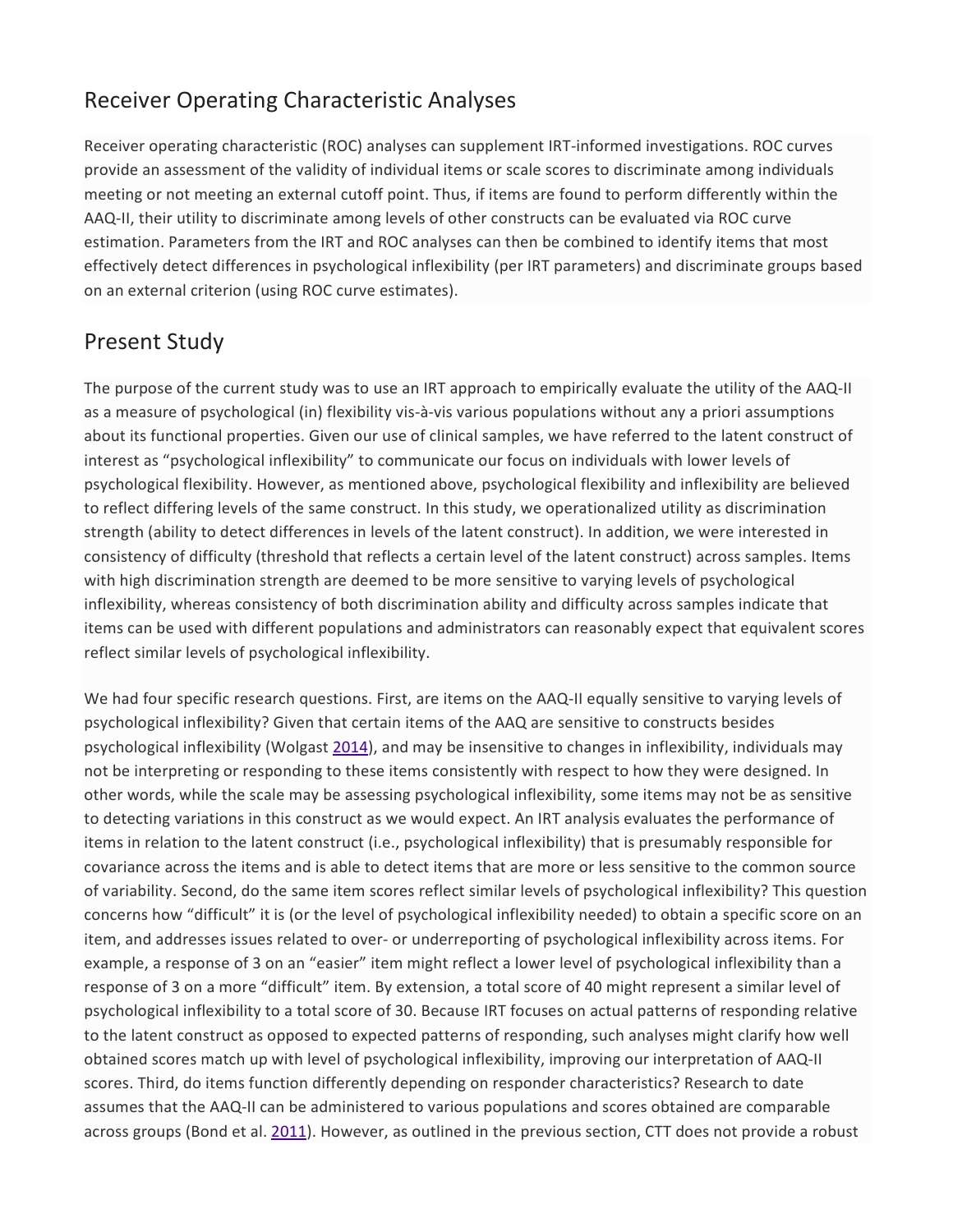test of inter-population reliability. IRT analyses can determine if differences in item sensitivity and "difficulty" across groups are attributable to sample characteristics (e.g., presence of psychopathology, interpretation of items; test bias), or to degree of psychological inflexibility. Distinguishing between these two sources of variance has implications for test interpretation and use of clinical cutoffs across samples, as inconsistent responding to items across samples may influence the validity and interpretability of AAQ-II scores in these groups. Fourth, what do total and item scores on the AAQ-II tell us about "clinically significant" psychological inflexibility? Bond et al. [\(2011\)](https://link.springer.com/article/10.1007%2Fs10862-018-9694-2#CR2) recommended a cutoff between 24 and 28 on the AAQ-II total score to indicate presence of clinically significant distress based on results from a regression model with AAQ-II total score as the dependent variable and established cutoffs on measures of psychological distress (e.g., Beck Depression Inventory-II [BDI-II]) as predictors. This method of evaluating a clinical cutoff has two limitations: (1) focusing only on the total score obscures the effects of differential item functioning (i.e., a score of 26 may not always reflect the same level of psychological inflexibility); and (2) ROC curves have been used more commonly to determine diagnostic thresholds and may be a more appropriate statistical technique to answer this question (Fan et al. [2015;](https://link.springer.com/article/10.1007%2Fs10862-018-9694-2#CR3) Greiner et al. [2000\)](https://link.springer.com/article/10.1007%2Fs10862-018-9694-2#CR9).

# Method

## Participants

The present sample comprised three subsamples. The first subsample included 1146 students from a Western college in the United States who completed online surveys between the years 2014 and 2017. The second subsample included 111 women from a residential treatment center for eating disorders, who met DSM-V criteria for at least one eating disorder. The third sub-sample included 90 adults meeting criteria for trichotillomania who were recruited for a randomized controlled trial of an outpatient treatment. All samples completed the AAQ-II and provided demographic information. The student sample completed an additional measure of symptoms and functional impairment. Informed consent was obtained from all individuals included in the study.

#### Measures

#### Demographic Items

All participants provided their age, gender, race, and ethnicity. Age was entered numerically, whereas gender, race, and ethnicity were selected from multiple-choice options. The demographic items were used to characterize the samples.

#### The Acceptance and Action Questionnaire – II (Bond et al. [2011\)](https://link.springer.com/article/10.1007%2Fs10862-018-9694-2#CR2)

The present study examined the item-response characteristics of the 7-item version of the AAQ-II (a 10-item version is available; see Bond et al. [2011\)](https://link.springer.com/article/10.1007%2Fs10862-018-9694-2#CR2). Items are rated on a 7-point scale ranging from 1 = never true to 7 = always true. Preliminary evidence suggests that the AAQ-II has adequate reliability and validity in nonclinical (e.g., college students) and clinical samples (Bond et al. [2011;](https://link.springer.com/article/10.1007%2Fs10862-018-9694-2#CR2) Fledderus et al. [2012\)](https://link.springer.com/article/10.1007%2Fs10862-018-9694-2#CR5). The AAQ-II and the original AAQ are by far the most commonly used measures of psychological inflexibility in research to date (Hayes et al. [2013\)](https://link.springer.com/article/10.1007%2Fs10862-018-9694-2#CR14).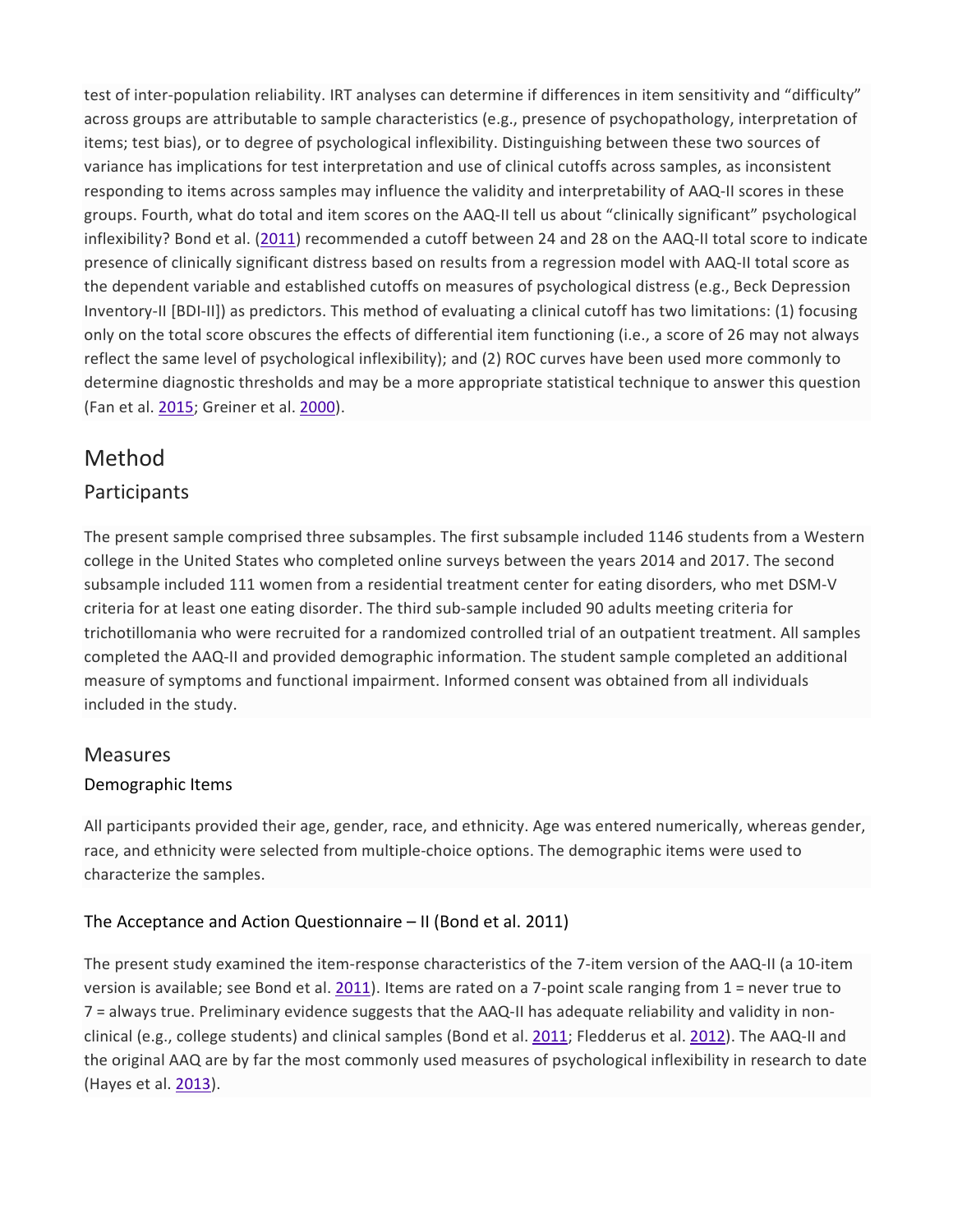#### Psychological Symptoms

The Counseling Center Assessment of Psychological Symptoms, 34-item version (CCAPS-34; Locke et al. [2012\)](https://link.springer.com/article/10.1007%2Fs10862-018-9694-2#CR23) was used to assess a range of mental health concerns in the college student sample. The CCAPS-34 includes subscales for depression, generalized anxiety, social anxiety, academic distress, eating concerns, hostility, and alcohol use. All items are rated on a 5-point scale ranging from 0 = not at all like me to 4 = extremely like me, and clinical significance is determined using the sum of items across each subscale. The CCAPS-34 has been found to have adequate reliability and validity in previous studies with college students (Center for Collegiate Mental Health [CCMH], 2012).

## Analytical Plan

IRT analyses were used to examine item functioning across the student, residential, and outpatient samples. To reduce unexplained heterogeneity in these models, the student sample was split into two subgroups, consisting of students who exceeded at least one clinical cutoff on the CCAPS-34 (elevated subsample) and students without any clinical elevations on the CCAPS-34 (normative subsample). Multi-group models were used to assess item functioning within the AAQ-II across the normative and elevated student subsamples, the residential subsample, and outpatient subsample. Parameter constraints were used to determine whether items functioned similarly across these subgroups.

The graded response model (GRM; Samejima [1997\)](https://link.springer.com/article/10.1007%2Fs10862-018-9694-2#CR26) was used to assess scale and item-level functioning. The GRM is an extension of the two-parameter logistic IRT model for scales with polychotomous item choices. For each item, the GRM examines a series of dichotomies between responses less than a given point on a scale and responses equal to or greater than that point. Based on these dichotomies, the GRM computes a series of "difficulty" and discrimination parameter for that item. The "difficulty" parameters assessed at what level of the measured construct 50% of the sample would be expected to score equal to or above a given point on a scale, as compared with the value adjacent to it. The discrimination parameter for each item provided an overall assessment of how well an item measured variability in the latent construct, independent of the levels at which this construct were assessed. Based on these parameters, a total information function (i.e., a curve) for each item was computed to describe the accuracy of the item's performance relative to levels of the latent construct.

Each research question can be examined based on specific parameters of the GRM. The discrimination parameters provide an assessment of the sensitivity of each item relative to differences in level of psychological inflexibility, with larger discrimination values reflecting greater sensitivity. The "difficulty" parameters provide an assessment of the degree of psychological inflexibility reflected by a given response to a given item and were used to evaluate differences in the levels of inflexibility assessed by responses across items (e.g., whether a response of "3" reflects similar levels of inflexibility across two items). Finally, the information functions were used to assess the relative contributions of each item to variance in psychological inflexibility, thus providing an assessment of the "relevance" of each item within the scale.

The GRM assumes that items function similarly across groups, therefore, differential item functioning was evaluated across the sub-samples prior to interpreting the discrimination and "difficulty" parameters as well as relative information contributed by each item. Differences in these parameters among the sub-samples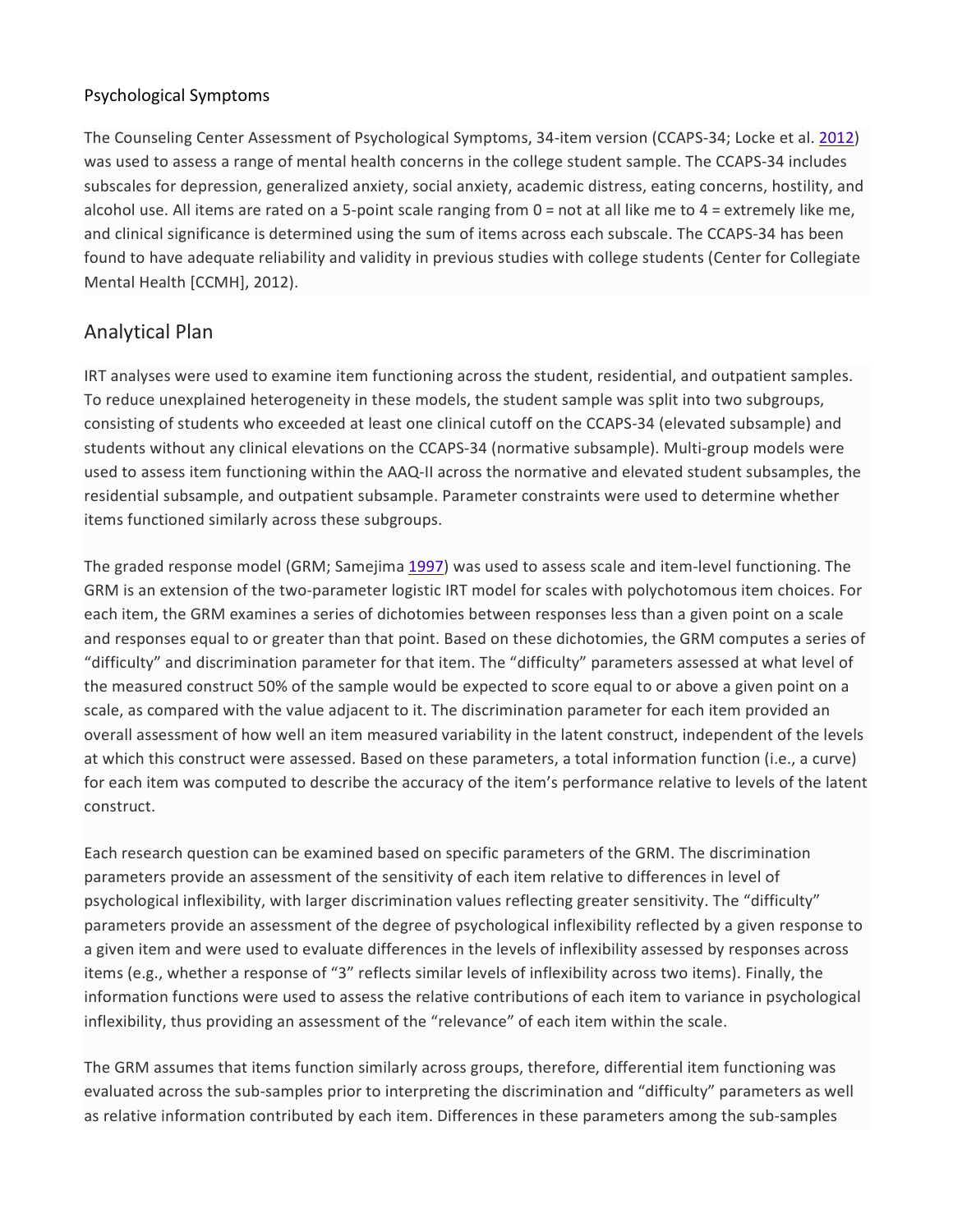were assessed by constraining the discrimination or "difficulty" parameters to be equal across groups. The adjusted Bayesian Information Criterion (aBIC) was used to evaluate differences in model fit, as this index has demonstrated precision in differentiating model fit among competing GRM models (Kang et al. [2009\)](https://link.springer.com/article/10.1007%2Fs10862-018-9694-2#CR17). In addition, inspection of the residuals associated with item response categories was used to assess local areas of misfit in groups that are not detected by global differences in the aBIC.

## Receiver Operating Characteristic Curve Analyses

In addition to the GRM analyses, receiver operating characteristic (ROC) curve analyses were used to provide further interpretation of item and scale-level functioning of the AAQ-II. ROC curves plot the proportion of the sample classified as true-positive and false-positive on a known dichotomous outcome (e.g., "not clinically significant" vs. "clinically significant"), based on increasing values of a measure. Based on the ROC plot, optimal "cutoff" scores that most accurately classify participants can be identified. Sensitivity is defined as the proportion of participants correctly classified as positive on the known outcome. Conversely, specificity is defined as one minus the proportion of participants incorrectly classified as positive on this outcome.

Information on sensitivity and specificity can be combined with the results of item response theory analyses to suggest possible interpretations of item and scale-level AAQ-II scores. The ROC curve analyses were performed at both the item and scale-level, assessing the sensitivity and specificity of item scores and the total scale score to discriminate between participants in student sample with and without elevated CCAPS-34 scores. The outpatient trichotillomania and residential eating disorder samples were not included in the ROC analyses because of the specificity of these presenting concerns.

## Results

Descriptive statistics were used to characterize the study samples prior to analyses. The mean age in the college sample was 21.1 years (SD = 5.6, range = 18.0 to 55.0), with gender distributed as 63.9% women, 36.0% men, and 0.1% other gender. The college sample was mostly White (94.2%), with 2.4% Asian, 1.4% Black, 4.3% Latinx/Hispanic, 1.5% Native American, 0.7% Native Hawaiian or Pacific Islander, and 1.6% "other" ethnicity. Twenty-two percent of the college sample had at least one clinically elevated subscale on the CCAPS; of those with elevated scores, the most common problems among students were eating-related concerns (23.6%) depression (23.1%), and anxiety (22.8%). The mean age of the residential sample was 23.81 years (SD = 6.61, range = 18.0 to 54.0). Ninety-two percent of the residential inpatient sample identified as White, 1.2% as Asian, 1.2% as Black/African-American, 2.4% as Latinx/Hispanic, and 3.6% as "other" ethnicity. The modal education in this sample was a high school degree (51.4%), with 29.7% completing a college degree (Bachelor's or Associate's), 9.0% not completing high school, and 4.5% completing a postgraduate degree (refer to Lee et al. [2017](https://link.springer.com/article/10.1007%2Fs10862-018-9694-2#CR20) for more detail). The trichotillomania outpatient sample had an average age of 34.8 years (SD = 12.8, range = 18 to 61 years), with 92.2% women and 7.8% men, and 83.3% who identified as White (Houghton et al. [2014\)](https://link.springer.com/article/10.1007%2Fs10862-018-9694-2#CR15).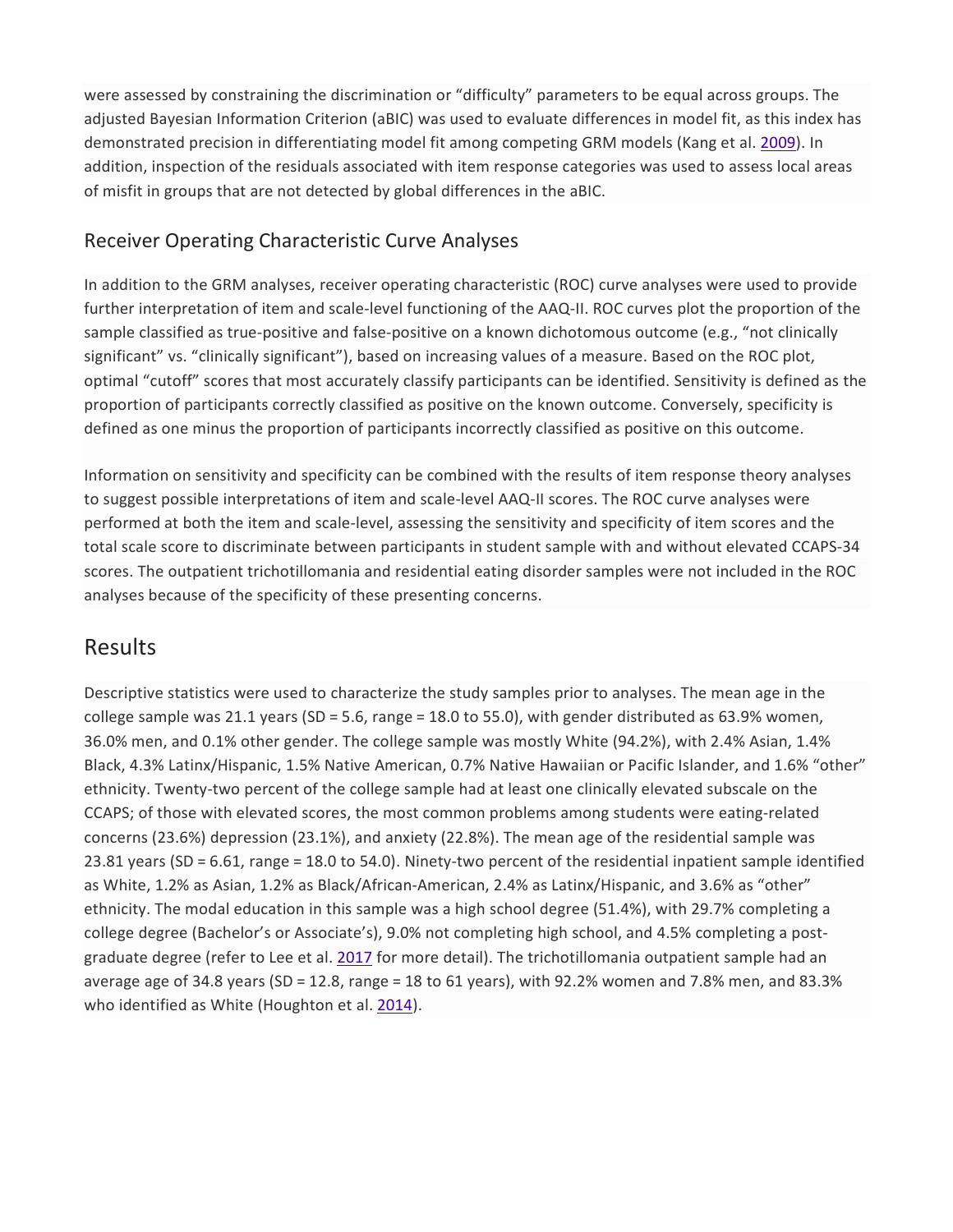# Graded Response Models Differential Item Functioning

Three GRMs (Samejima [1997\)](https://link.springer.com/article/10.1007%2Fs10862-018-9694-2#CR26) were fitted to the normative student, elevated student, residential, and outpatient samples to assess differential item functioning. The first model constrained the variance of psychological inflexibility to one across the four groups and included freely estimated discrimination and "difficulty" parameters across groups. The fit of this model was compared to a more restrictive model with the discrimination parameters set equal across groups. The model with equality constraints on the discrimination parameters showed improved relative fit to the data (aBIC<sub>1</sub> = 30,779.91 versus  $aBIC<sub>2</sub> = 30,733.34$ ). This result indicated that invariant discrimination parameters across groups increased model parsimony.

The third GRM constrained both discrimination and "difficulty" parameters, specifying them as equal across groups. This model was compared to the second GRM that constrained only discrimination parameters, and showed improved relative fit (aBIC<sub>2</sub> = 30,733.14 versus aBIC<sub>3</sub> = 30,512.30), showing greater parsimony when both discrimination and "difficulty" parameters were invariant across groups. Hence, items on the AAQ-II appeared to perform similarly across the normative student, elevated student, residential, and outpatient subgroups.

Because the model with restrictions on both discrimination and "difficulty" parameters offered the best relative fit to the data, the results of this model were further interpreted to assess the equivalence of items as indicators of psychological inflexibility. The results of this model are presented in Table [1,](https://link.springer.com/article/10.1007%2Fs10862-018-9694-2#Tab1) which presents the discrimination and "difficulty" parameters.

| Item                                                                    | a    | b <sub>2</sub> | $b \rightarrow$ | $b_4$ | b <sub>5</sub> | b <sub>6</sub> | b <sub>7</sub> |
|-------------------------------------------------------------------------|------|----------------|-----------------|-------|----------------|----------------|----------------|
| 1. My painful experiences and memories make it difficult to live a life | 2.42 | $-0.09$        | 2.23            | 3.32  | 5.02           | 6.81           | 8.35           |
| that I would value                                                      |      |                |                 |       |                |                |                |
| 2. I'm afraid of my feelings                                            | 2.17 | $-0.74$        | 0.91            | 1.96  | 3.65           | 5.63           | 7.22           |
| 3. I worry about not being able to control my worries and feelings      | 2.62 | $-0.60$        | 1.23            | 2.24  | 3.82           | 5.63           | 7.83           |
| 4. My painful memories prevent me from having a fulfilling life         | 2.71 | 1.08           | 2.95            | 4.07  | 5.64           | 7.24           | 9.13           |
| 5. Emotions cause problems in my life                                   | 2.23 | $-2.27$        | 0.27            | 1.53  | 3.59           | 5.42           | 7.55           |
| 6. It seems like most people are living their lives better than I am    | 2.21 | $-2.60$        | $-0.35$         | 0.68  | 2.50           | 4.06           | 5.62           |
| 7. Worries get in the way of my success                                 | 2.29 | $-1.95$        | 0.08            | 1.33  | 3.11           | 4.85           | 6.50           |

**Table 1.** Results of the GRM with equivalent discrimination and "Difficulty" parameters across groups

 $a$  = discrimination parameter.  $b_x$  = estimated value of psychological inflexibility ( $M$  = 3.51,  $SD$  = 2.74) required for 50% of the sample to score equal to or above the increment *X* on the scale

#### Item Discrimination

Item discrimination parameters were interpreted to assess differences in item sensitivity to variations in psychological inflexibility*.* In Table [1,](https://link.springer.com/article/10.1007%2Fs10862-018-9694-2#Tab1) items 3 and 4 showed the largest discrimination parameters, indicating these items were most sensitive to individual differences in psychological inflexibility. Conversely, items 2 and 6 appeared less sensitive to individual differences in the latent psychological inflexibility variable and to share the least in common with other items in the scale.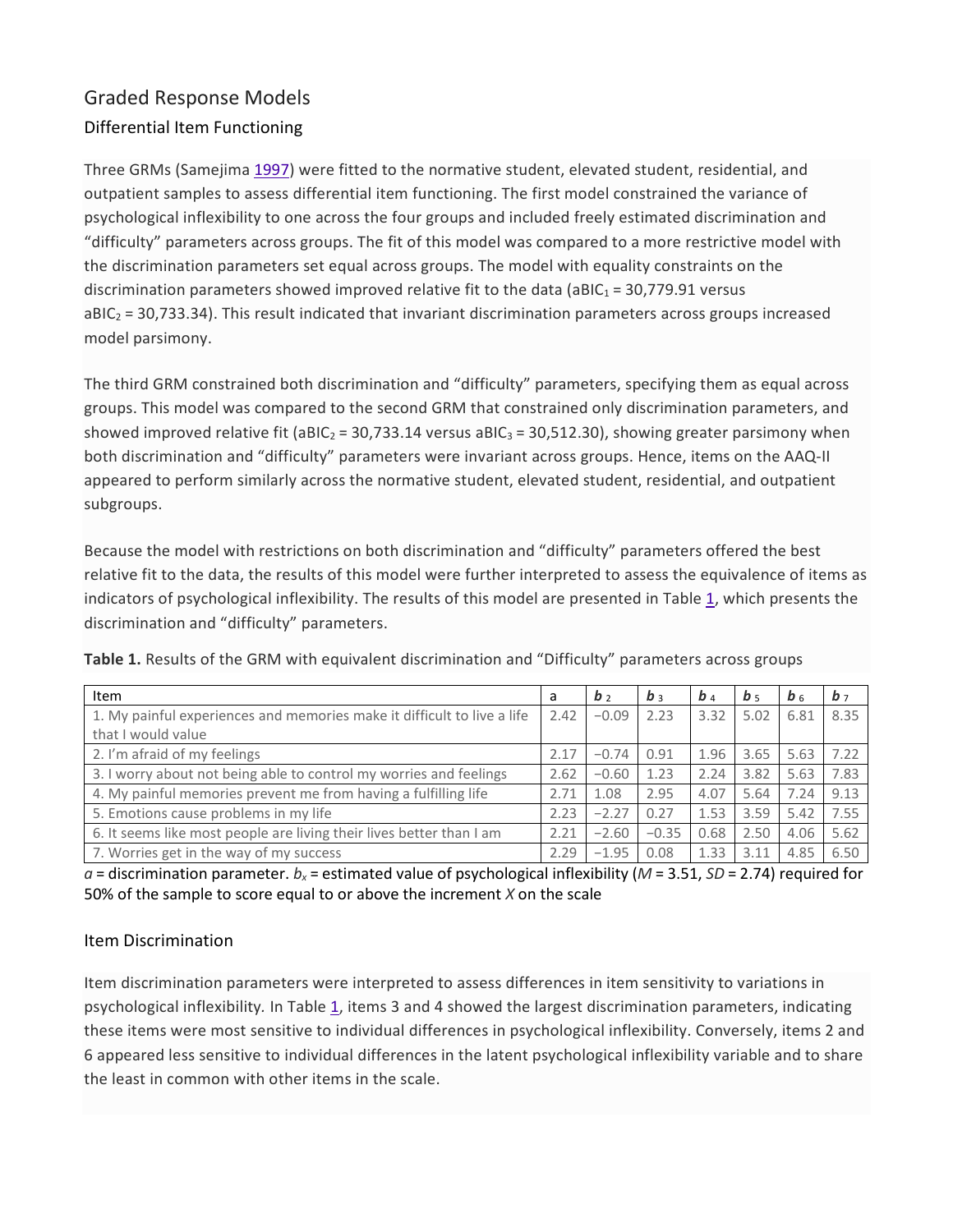Findings on the discrimination parameters suggest that the AAQ-II items differ in sensitivity to individual differences. These findings also suggest that changes in certain items may be more meaningful (i.e., clinically relevant) than others. An important pattern in these findings is that items that specify the function of an internal experience, for example, "my painful memories prevent me from living a fulfilling life," seem to be more sensitive than generally worded items such as "it seems like most people are living their lives better than I am."

#### Item Difficulty

Item "difficulty" parameters were used to assess differences in the levels of psychological inflexibility reflected by various responses to the items. Inspection of the "difficulty" parameters suggests that responses above 5 on items 1, 3, and 4 reflect especially high levels of psychological inflexibility. Conversely, elevated responses on items 6 and 7 may be obtained with lower psychological inflexibility scores. These findings suggest that higher scores on items 1, 3, and 4 may be more clinically relevant than higher scores on items 6 and 7. For instance, a score of 4 on item 6 corresponds to a level of psychological inflexibility that may be over 2 SDs lower that the level of inflexibility suggested by a score of 4 on item 4.

Differences in the item "difficulty" parameters suggest that the meaning of a respondent's total AAQ-II score depends on which items were especially elevated. Certain items (e.g., items 1, 3, and 4) may describe behavior associated with very high levels of psychological inflexibility, whereas other items (e.g., items 6 and 7) may describe behavior associated with more moderately inflexible responses.

#### Item and Scale Information Functions

The total information function for all seven AAQ-II items across sub-groups is presented in Fig. [1.](https://link.springer.com/article/10.1007%2Fs10862-018-9694-2#Fig1) As illustrated, the AAQ-II items provided the most information at higher levels of psychological inflexibility (i.e., scores at least 0.5 SD above the sample mean). Inspection of individual item information curves revealed that items 3 and 4 contributed the most information, yet mostly at higher levels of inflexibility; conversely, none of the items performed well at lower levels of inflexibility (i.e., at 1 SD below the latent mean in the normative student sample).

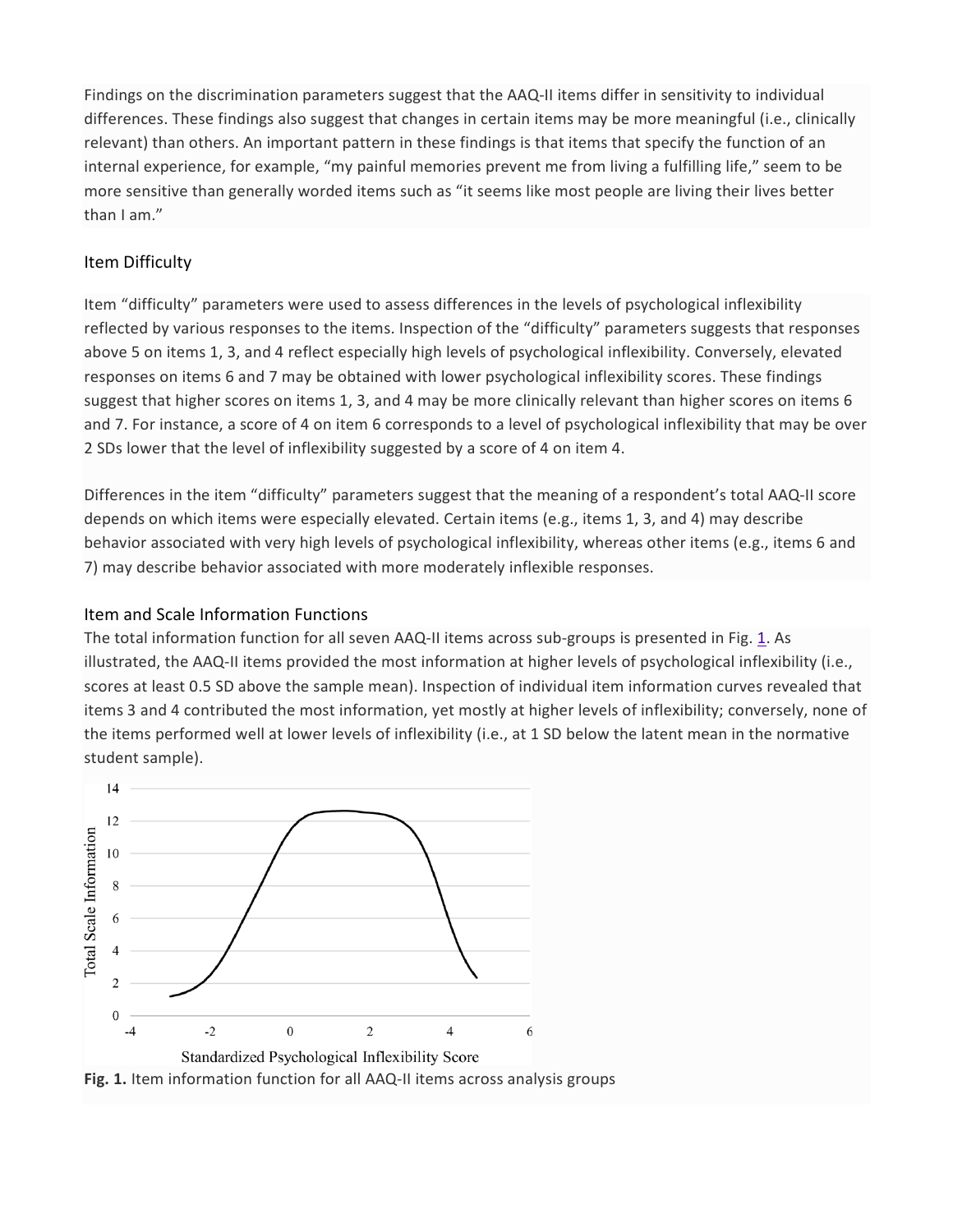Findings on the information contributed by each item and the scale thus suggest that the AAQ-II items more accurately measure psychological *inflexibility* than psychological *flexibility* (i.e., low levels of psychological inflexibility) across the different samples. Further, these findings indicate that responses to items 3 and 4 provide the best indicators of behavior assessed among all the AAQ-II items.

#### Assessment of Model Residuals

Qualitative analyses were performed on the residuals of the GRM with invariant discrimination and "difficulty" parameters across groups (i.e., the best-fitting model) to explore group differences besides patterns of differential item functioning. While the aBIC is sensitive to global misfit across groups, it does not identify areas of local misfit wherein an item or specific response category may function poorly for a specific group of participants. Thus, inspection of the residuals plots was used to determine if certain responses to the items were systematically over- or under-represented in certain groups when item functioning was assumed to be equivalent (per the discrimination and "difficulty" parameters in the GRM). The residuals were measured as the difference between observed and expected proportions of responses in each category for each item. A plot of the mean absolute residual across response categories for each AAQ-II item for all four groups is presented in Fig. [2;](https://link.springer.com/article/10.1007%2Fs10862-018-9694-2#Fig2) this plot combines over and under-estimation of response frequencies across the seven response categories, using absolute discrepancies, providing an estimate of gross error associated with each item. A plot of the mean residual across AAQ-II items for each response category for all groups is presented in Fig. [3;](https://link.springer.com/article/10.1007%2Fs10862-018-9694-2#Fig3) this plot illustrates the tendencies of each response category (the categories from 1 = *never true* to 7 = *always true*) to be over- or under-represented in each participant group.



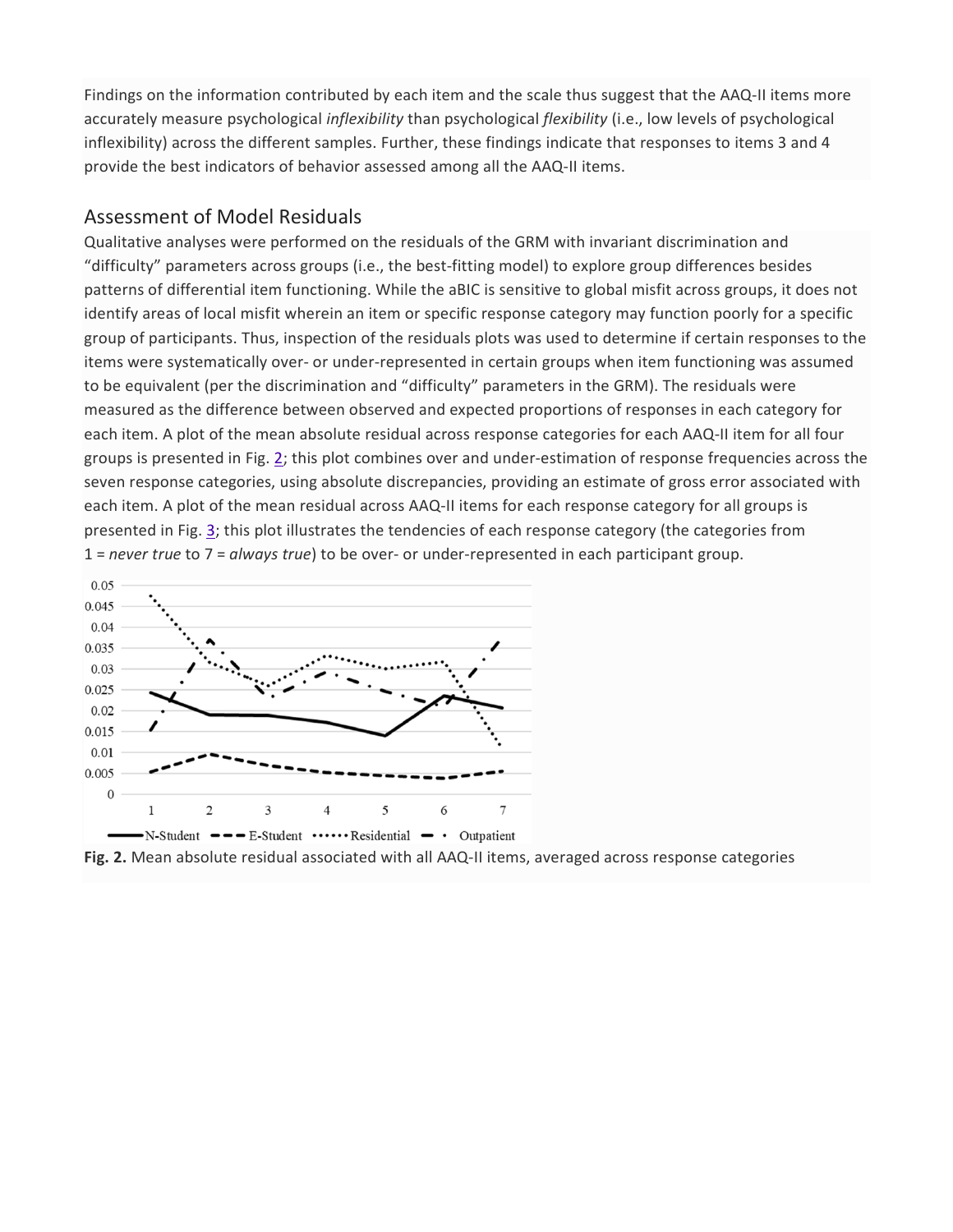

As illustrated in both figures, the GRM showed little evidence of local misfit within the elevated student group, whereas residuals were higher across items and response categories for the normative student, residential, and outpatient groups. As Fig. [2](https://link.springer.com/article/10.1007%2Fs10862-018-9694-2#Fig2) shows, the residential and outpatient groups had higher residuals across most AAQ-II items, with the greatest absolute residuals observed for item 1 in the residential group. Figure [3](https://link.springer.com/article/10.1007%2Fs10862-018-9694-2#Fig3) illustrates that the residential and outpatient sample tended to respond at extreme values (1 or 7) more frequently than expected based on the GRM, and provided mid-range responses less frequently than expected. Conversely, the normative student sample provided fewer responses at the lowest value 1 = never true (in the direction of lower psychological inflexibility) than expected based on the model and provided more mid-range responses.

These findings suggest that inpatients may adhere to a more extreme pattern of responding, which may result in inflated or deflated scores, whereas non-distressed students may be unwilling to endorse a lower extreme, which may inflate scores among those with very low psychological inflexibility. While the results are primarily descriptive, the present analyses suggest that certain AAQ-II items and response categories may elicit slightly different response patterns depending on problem severity and population assessed.

#### ROC Curve Analysis

The ROC analyses suggested total AAQ-II scores between 28 and 32 maximized sensitivity and specificity in discriminating between students with and without elevated CCAPS-34 scores. A score of 28 maximized sensitivity, with adequate levels of specificity (sensitivity = 0.903, specificity = 0.807) while a score of 32 maximized specificity while retaining sufficient sensitivity (sensitivity = 0.766, specificity = 0.897). This range of scores was selected based on the combinations of sensitivity + specificity values that provided the highest sums (range = 1–2), without allowing either to fall below a threshold of 0.750 (i.e., 25% false-positives or false-negatives). At the item level, a cutoff of 4 = *sometimes true* on items 1, 3, and 4 maximized both sensitivity and specificity. A cutoff of 5 = *frequently true* maximized these values on items 2, 5, 6, and 7. However, as indicated by the GRM analyses, items 3 and 4 provided the most information. Therefore, these findings suggest that a lower-bound cutoff of 28 may most effectively classify students with elevated CCAPS-34 scores in the present sample, if this score also includes a response to item 3 or 4 at "4" or above. Conversely, a higher-bound cutoff of 32 seems to provide more effective classification in the absence of elevations on these items.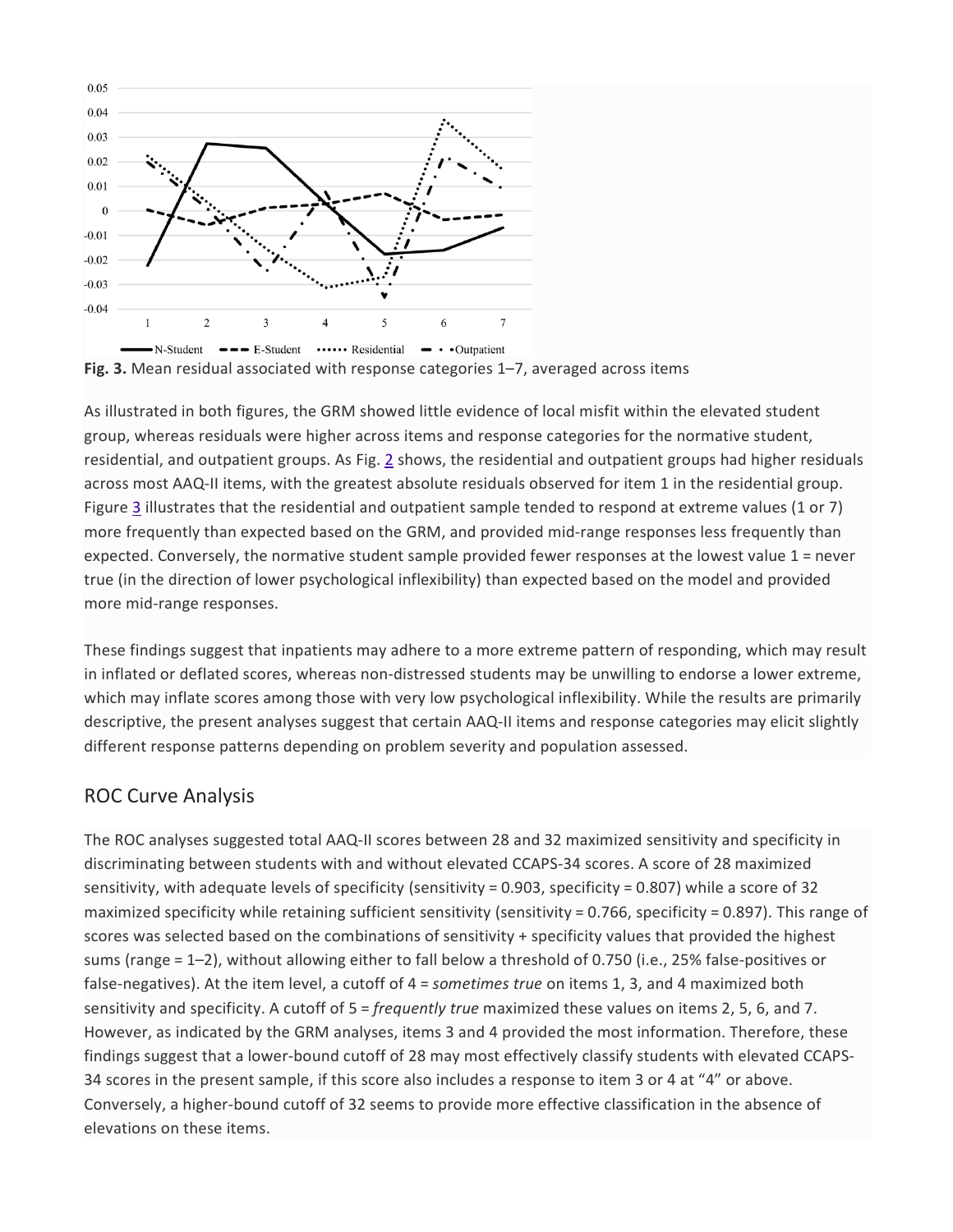# **Discussion**

The present study evaluated the psychometric properties of the AAQ-II using IRT as a framework for investigating item functioning as well as differences in item functioning across student, residential, and outpatient samples. Results across samples suggested that certain items were more effective than others in discriminating among levels of psychological inflexibility. Namely, items 3 and 4, which asked more specifically about the functions of internal events (e.g., "I worry about not being able to control my worries and feelings") appeared to show greater discrimination at moderate and elevated levels of psychological inflexibility. Conversely, more generally worded items, such as, "It seems like most people are living their lives better than I am," showed weaker discrimination overall with a slightly higher ability to differentiate very low levels of psychological inflexibility.

A failure to attend to differences in the information contributed by items may lead to incorrect conclusions if the AAQ-II items are simply summed and interpreted in a total score. Attending to client responses to items 3 and 4 may provide the most clinical utility, because these items seem to be most sensitive to differences in psychological inflexibility. Further, elevated scores on these items appear to reflect an especially high degree of inflexibility, such that may assist in detecting clients who require a more intensive intervention. Conversely, other items may provide less information because they are broadly worded (e.g., "It seems like most people are living their lives better than I am") and may reflect patterns of responding that are more characteristic of the general population. Individuals whose primary elevations are on items 2, 6, or 7 may thus benefit from a less intensive intervention as compared with those who score highly on items 3 and 4.

Qualitative data can be useful to clarify the meanings of items to individual participants. For example, for item 4, clinicians may ask how painful memories get in the way of living a meaningful life or what answering "frequently true" on that item means to clients. Of note, our results do not necessarily imply that the item scores per se are indicative of the level of latent trait of psychological inflexibility; it is the behavioral response to these items that reflect the latent construct. For both research and clinical reasons, it could also be helpful to explore how individuals interpret these items, which may facilitate identification of themes that more powerfully measure psychological inflexibility.

In general, all items provided little information at very low levels of psychological inflexibility (i.e., more than 0.5 SD below the mean; or higher levels of psychological flexibility). The steep drop-off in information provided by items as the total score decreases suggests that AAQ-II total scores may not be interpretable unless respondents score at least 17 (based on the college student sample) —given that inflexibility scores below this cutoff were not well-detected or discriminated by any item. Therefore, even though low-scoring data are usable, they may not be useful. The loss of information was more pronounced in the college student sample so extra caution should be exercised when working with low-scoring AAQ-II data in groups with similar characteristics. Low scores should not be interpreted as accurately reflecting psychological inflexibility and an alternative measure seems necessary to assess more flexible repertoires of behavior.

Conversely, items of the AAQ-II provided the most information at higher levels of inflexibility. The ROC analyses suggested a "clinical cutoff" between 28 and 32 for best discriminating between students with and without elevated symptoms. Scores at the lower end of this range may provide the most effective classification if they are accompanied by elevations on items 3 or 4. Altogether, combining item and scale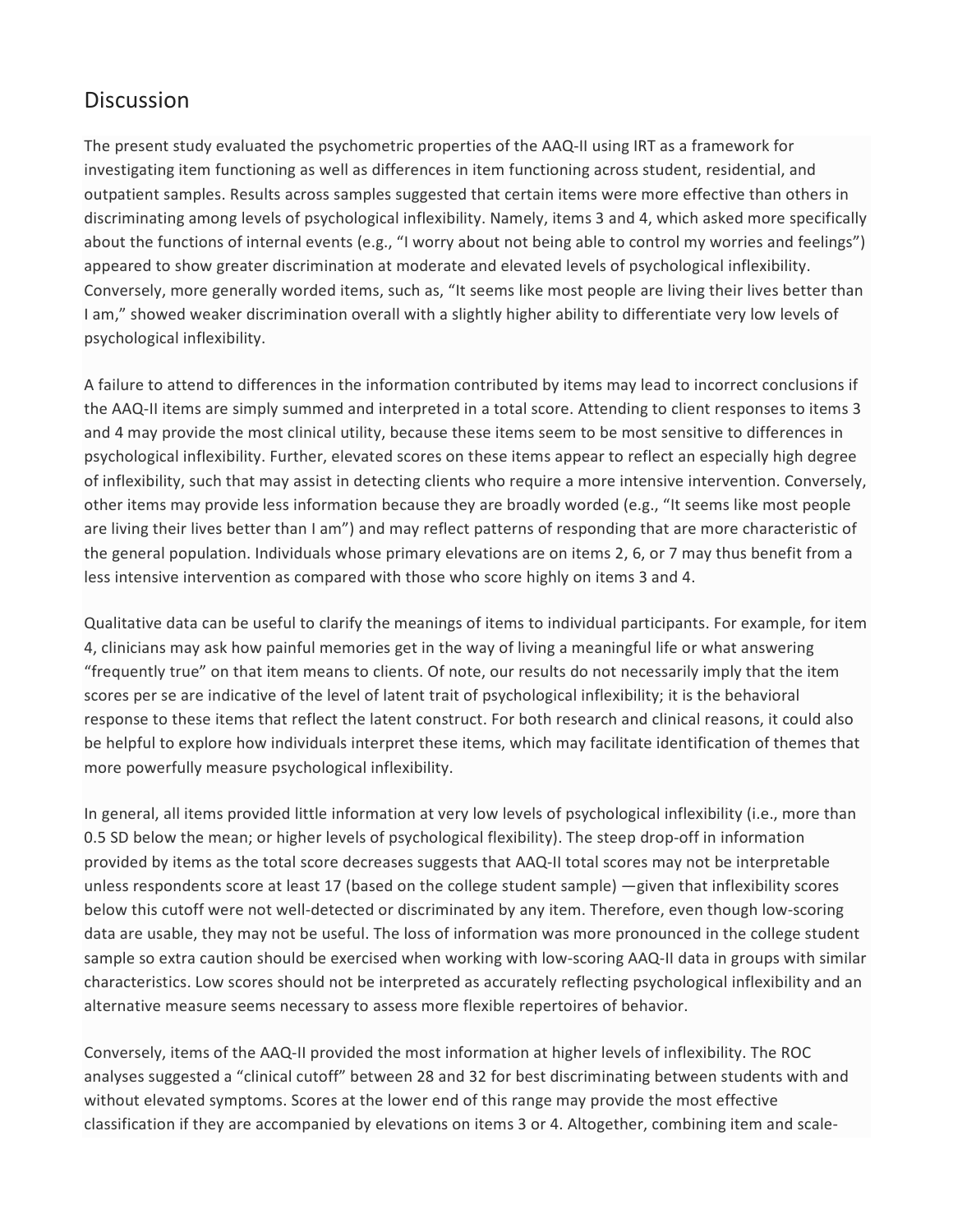level information in interpreting the meaning of AAQ-II scores may serve to mitigate problems associated with differences in discrimination, "difficulty," and the amount information provided by different items. Of note, the "cutoff scores" and their interpretation presented here should be used tentatively due to the homogeneity of the student sample as well as the way that the participants were classified (i.e., solely based on CCAPS-34 scores). Furthermore, this cutoff is more conservative than that recommended by Bond et al. [\(2011\)](https://link.springer.com/article/10.1007%2Fs10862-018-9694-2#CR2), who used different outcomes measures (e.g., Beck Depression Inventory-II, General Health Questionnaire-12) to characterize psychological distress. More data are needed to determine a clinical cutoff on the AAQ-II that can be broadly applied, if one exists, across various outcomes and populations.

The multigroup analyses revealed similar psychometric properties across students with and without elevated CCAPS-34 scores, outpatients with trichotillomania, and residential patients with eating disorders. A model with identical discrimination and "difficulty" parameters fit the data well across groups. Thus, the AAQ-II items did not show differential functioning based on symptom severity or clinical presentation. In other words, changes in scale scoring (e.g., three-point increase) are likely to be equivalent across samples and effect size estimates can be reliably compared across samples. Thus, the AAQ-II is likely suitable for use in clinical and non-clinical samples.

However, an inspection of residuals across these groups suggested some differences in the accuracy of information provided by individual items (Fig. [2\)](https://link.springer.com/article/10.1007%2Fs10862-018-9694-2#Fig2). Specifically, items 2 ("I'm afraid of my feelings") and 7 ("worries get in the way of my success) performed worse in the outpatient sample than other samples, whereas item 1 ("my painful experiences and memories make it difficult to live a life that I would value") performed poorly in the residential sample. These patterns may be due to context (e.g., residential versus outpatient) as well as the type of presenting concern (e.g., trichotillomania versus eating disorders). Clinicians should consider the ways that clients respond to the AAQ-II items based on their context; for example, clients who do not present with significant anxiety may not endorse items 2 and 7 as highly because these items ask specifically about experiences of fear and worry. On the other hand, individuals in a residential setting may have problems envisioning "a life they would value" per item 1, therefore this item may not effectively assess inflexible responding. Our results lead to a similar conclusion to that from other studies that have included both the AAQ and domain-specific AAQ in their explanatory models. These studies tend to find that domainspecific measures do not overlap perfectly with the AAQ-II and are more strongly linked to outcomes relevant to their samples (e.g., Houghton et al. [2014;](https://link.springer.com/article/10.1007%2Fs10862-018-9694-2#CR15) Sandoz et al. [2013;](https://link.springer.com/article/10.1007%2Fs10862-018-9694-2#CR27) Spatola et al. [2014\)](https://link.springer.com/article/10.1007%2Fs10862-018-9694-2#CR28), which suggest that domain-specific AAQs could measure inflexibility in more content-valid ways than the AAQ-II, providing a unique contribution in terms of assessment of psychological inflexibility. Thus, it may be helpful to use both the AAQ-II and domain-specific AAQs to obtain a more comprehensive picture of psychological inflexibility.

Further, the discrepant mean residual pattern averaged across items, presented in Fig. [3,](https://link.springer.com/article/10.1007%2Fs10862-018-9694-2#Fig3) indicates that interpretation of extreme responses in clinical samples may need to be moderated. More extreme patterns of responding were observed in the residential and outpatient samples (in either direction), and asymptomatic students were less willing to endorse especially low levels of inflexibility. In other words, scores of 1 may not accurately reflect extremely low levels of psychological inflexibility in certain samples, and scores of 7 may not accurately reflect extremely high levels of psychological inflexibility in others. This means that clinicians should be conservative when interpreting extreme responses in either direction when working with clinical samples. In addition, due to the underreporting of very low levels of inflexibility in the college sample and poor overall sensitivity of items in this range, caution should be used when interpreting data from non-clinical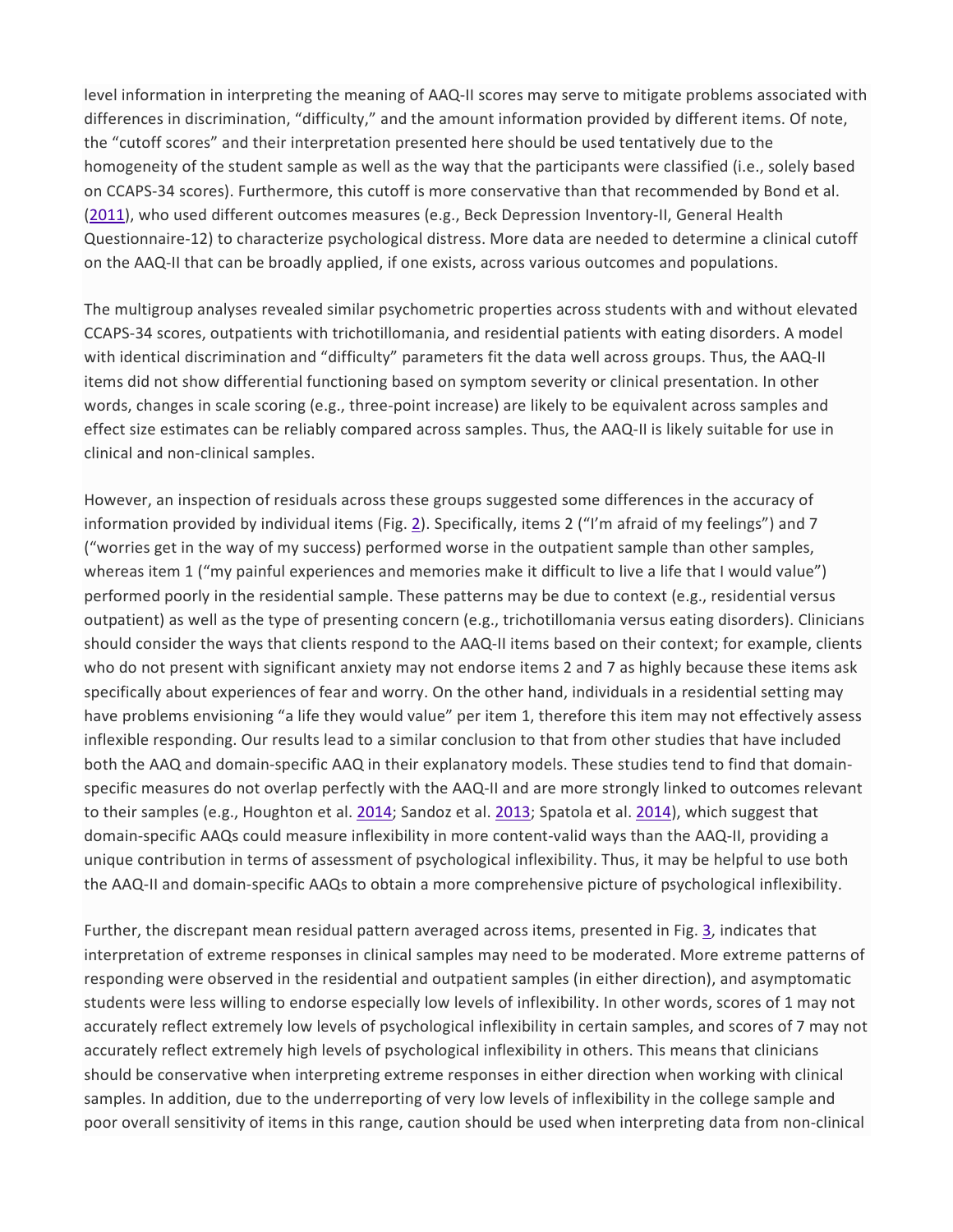and general college samples. Lastly, as psychological inflexibility is a relatively new target within clinical settings, it is important to be conscious of patterns of responding that may influence scores on items and measures used to assess this construct.

Despite demonstrating satisfactory psychometric properties based on classical test theory (CTT) methods, the AAQ-II does not appear to perform as well using IRT analyses. For instance, we found that the same total score may reflect different degrees of psychological inflexibility depending on the items endorsed and to some extent on the responder's characteristics. Hence, the AAQ-II may need to be modified in order to provide a more reliable assessment of psychological inflexibility – both across items within the scale as well as across samples to whom the scale is administered. A preliminary examination of item performance revealed that items containing broad language, such as "feelings" or "emotions," did not perform as well as items that used more specific terms such as, "worries" and "memories." Furthermore, items that addressed the function of emotions (e.g., "I worry about not being able to control my worries and feelings") or their impact (e.g., "My painful memories prevent me from having a fulfilling life") provided the most information overall. Thus, using more precise language and explicitly asking about the function and/or effect of internal experiences may improve the utility of the AAQ-II.

In addition, our findings point to specific ways in which measurement with the AAQ-II may be streamlined and improved. First, it is possible that an abbreviated version of the AAQ-II may be useful for measuring psychological inflexibility. Our findings suggested that psychological inflexibility could be assessed in an internally consistent way with as little as three items and that these items could contribute sufficient information to detect meaningful differences among individuals and possibly change over time. However, further investigation of the best-performing items (items 1, 3, and 4) and their functioning across a broader range of samples and over time is needed to support this suggestion before it is put into practice. Second, our findings suggest that revisions could be made to the AAQ-II to improve the consistency of items and their informational value across groups. Such improvements may help mitigate concerns about the (in) validity of items and their capacity to detect meaningful differences among individuals and across time.

Conversely, given the potential varying meaning of item and total scores on the AAQ-II, using other measures of psychological inflexibility, such as the Brief Experiential Avoidance Questionnaire (BEAQ; Gámez et al. [2014\)](https://link.springer.com/article/10.1007%2Fs10862-018-9694-2#CR8) and Comprehensive Assessment of Acceptance and and Commitment Therapy Processes scale (CompACT; Francis et al. [2016\)](https://link.springer.com/article/10.1007%2Fs10862-018-9694-2#CR6), alongside the AAQ-II might collectively provide a more accurate measure of psychological inflexibility. At the same time, because these measures have not been validated using IRT, further evaluation of these measures is needed as well.

Summarily, our findings show that IRT yields a different appraisal of measures from CTT. Thus, future psychometric research may benefit from using IRT analyses in addition to CTT methods in order to obtain a more holistic assessment of scale and item functioning. After all, it is difficult to make inferences about findings if we are uncertain about the reliability and validity of the very tools we use to measure amorphous constructs, such as psychological inflexibility. In this regard, quality assessment is essential for producing accurate findings that can then be translated to practice, theory, and continued research. Especially as researchers, if we wish to draw impactful conclusions from our data (e.g., whether or not a treatment is recommended for individuals struggling with a particular mental health concern), it is incumbent on us to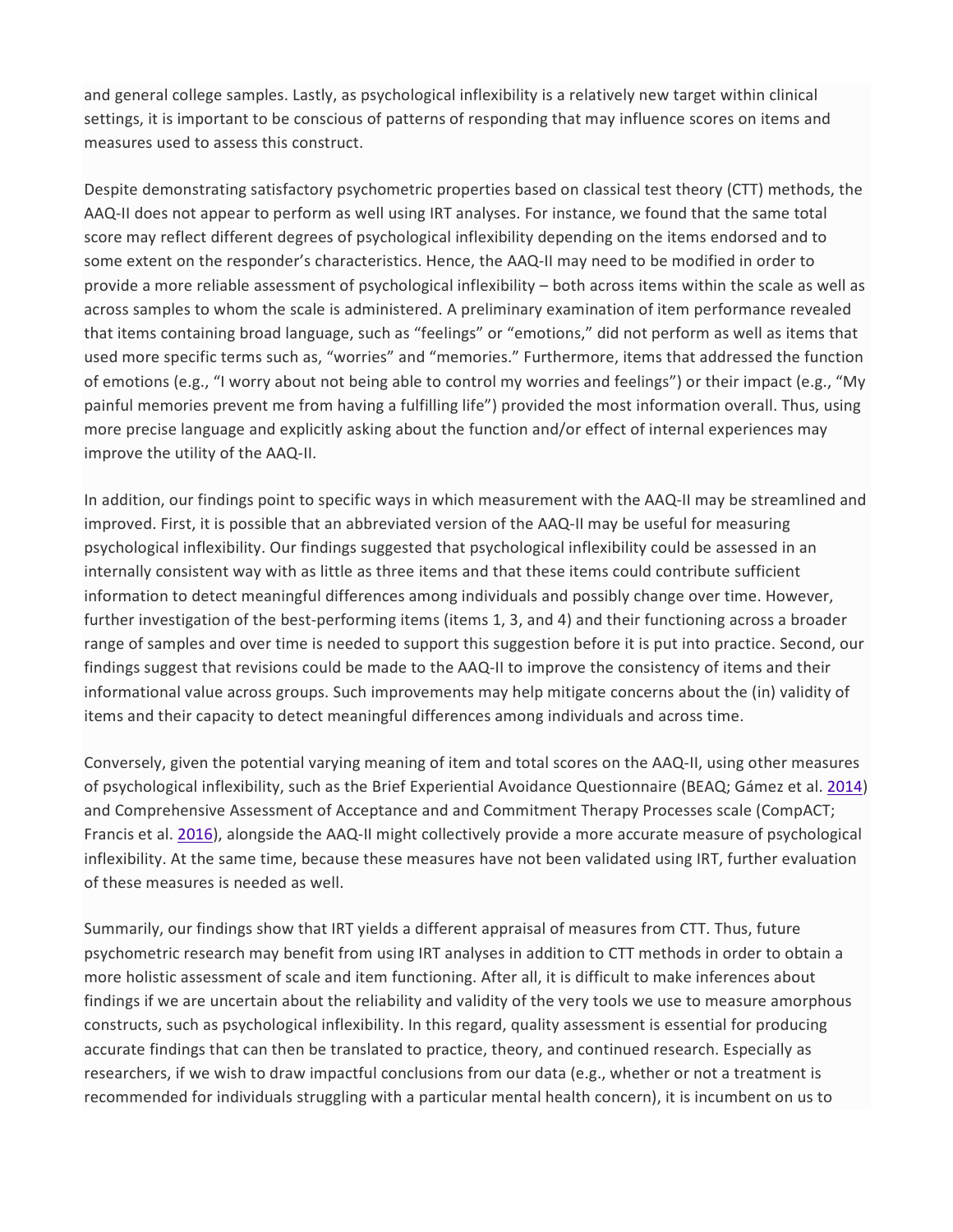ensure that our instruments are psychometrically sound and reflect the constructs we discuss. Using multiple methods to evaluate the psychometric properties of measures brings us closer to this goal.

## Limitations

Our nonclinical samples solely comprised college students whose demographic homogeneity (e.g., majority White and younger than 25) limits generalizability of our results to other nonclinical populations. Similarly, our clinical samples consisted of individuals seeking treatment for specific concerns (i.e., trichotillomania, eating disorders). Although these samples allowed us to investigate item functioning of the AAQ-II across distinct contexts and client groups, they may limit the generalizability of our findings to other clinical populations. Replication of our findings in more diverse groups —particularly with regard to demographic variables and clinical presentation —is needed. Testing functioning of the AAQ-II across a wider range of subgroups would provide data on cultural or problem specificity in terms of how individuals understand and respond to items on the AAQ-II. Such information is important in determining how and when the AAQ-II should be administered and interpreted, depending on responder characteristics.

## **Notes**

#### Funding

This research was supported by the NIMH of the National Institutes of Health under Award number R01MH080966 (Woods; PI).

#### Compliance with Ethical Standards **Conflict of Interest**

Clarissa W. Ong, Benjamin G. Pierce, Douglas W. Woods, Michael P. Twohig and Michael E. Levin declare that they have no conflict of interest.

#### **Ethical Approval**

All procedures performed in studies involving human participants were in accordance with the ethical standards of the institutional and/or national research committee and with the 1964 Helsinki declaration and its later amendments or comparable ethical standards.

#### **Informed Consent**

Informed consent was obtained from all individual participants included in the study.

## References

- A-Tjak, J. G. L., Davis, M. L., Morina, N., Powers, M. B., Smits, J. A., & Emmelkamp, P. M. (2015). A meta-analysis of the efficacy of acceptance and commitment therapy for clinically relevant mental and physical health problems. *Psychotherapy and Psychosomatics, 84*(1), 30–36. [https://doi.org/10.1159/000365764.](https://doi.org/10.1159/000365764)
- Bond, F. W., Hayes, S. C., Baer, R. A., Carpenter, K. M., Guenole, N., Orcutt, H. K., Waltz, T., & Zettle, R. D. (2011). Preliminary psychometric properties of the acceptance and action questionnaire-II: A revised measure of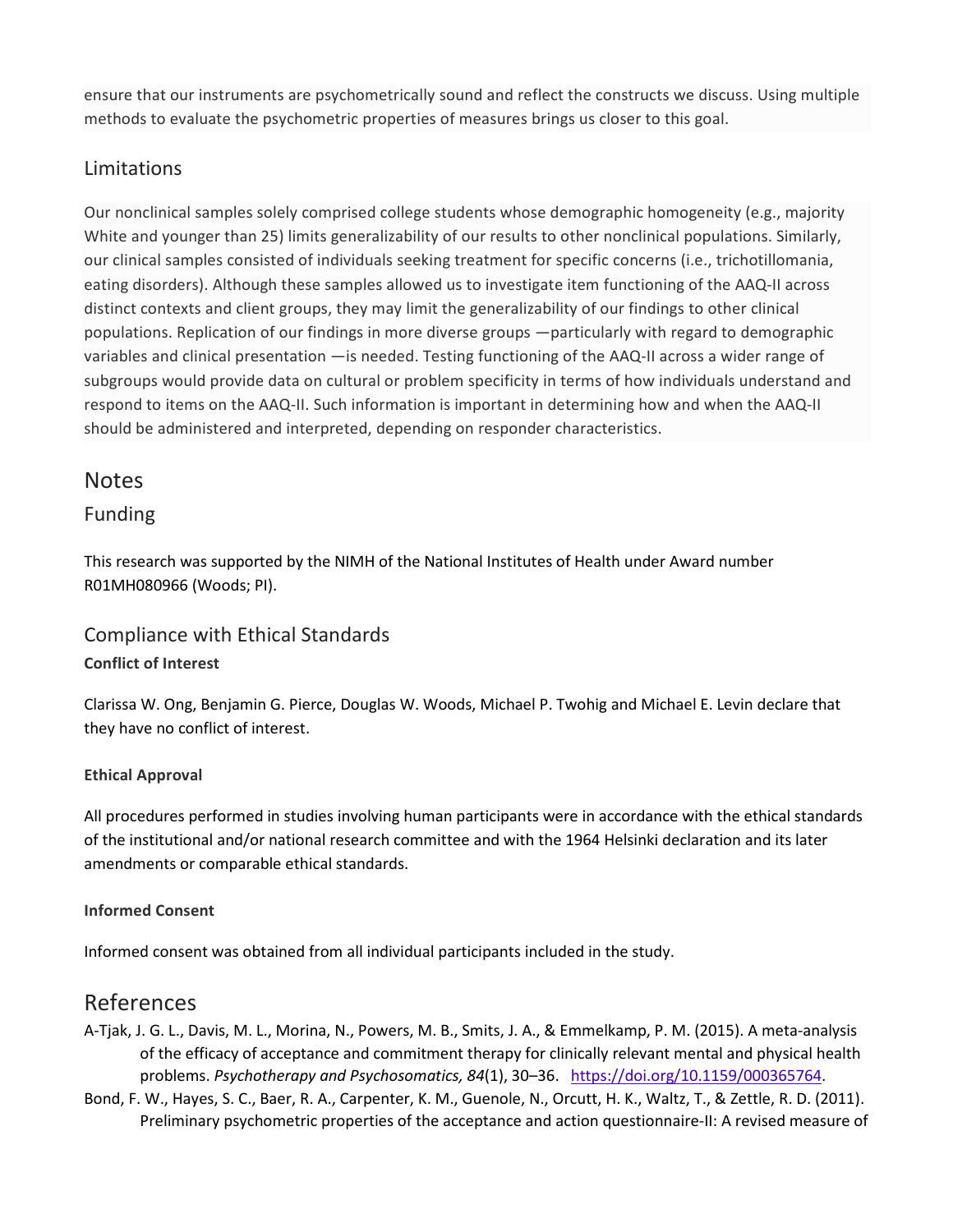psychological inflexibility and experiential avoidance. *Behavior Therapy, 42*(4), 676– 688. [https://doi.org/10.1016/j.beth.2011.03.007.](https://doi.org/10.1016/j.beth.2011.03.007)

- Fan, J., Upadhye, S., & Worster, A. (2015). Understanding receiver operating characteristic (ROC) curves. *Cjem, 8*(01), 19–20. [https://doi.org/10.1017/s1481803500013336.](https://doi.org/10.1017/s1481803500013336)
- Fiorillo, D., McLean, C., Pistorello, J., Hayes, S. C., & Follette, V. M. (2017). Evaluation of a web-based acceptance and commitment therapy program for women with trauma-related problems: A pilot study. *Journal of Contextual Behavioral Science, 6*(1), 104–113. [https://doi.org/10.1016/j.jcbs.2016.11.003.](https://doi.org/10.1016/j.jcbs.2016.11.003)
- Fledderus, M., Oude Voshaar, M. A., Ten Klooster, P. M., & Bohlmeijer, E. T. (2012). Further evaluation of the psychometric properties of the acceptance and action questionnaire-II. *Psychological Assessment, 24*(4), 925–936. [https://doi.org/10.1037/a0028200.](https://doi.org/10.1037/a0028200)
- Francis, A. W., Dawson, D. L., & Golijani-Moghaddam, N. (2016). The development and validation of the comprehensive assessment of acceptance and commitment therapy processes (CompACT). *Journal of Contextual Behavioral Science, 5*(3), 134–145. [https://doi.org/10.1016/j.jcbs.2016.05.003.](https://doi.org/10.1016/j.jcbs.2016.05.003)
- Gámez, W., Chmielewski, M., Kotov, R., Ruggero, C., & Watson, D. (2011). Development of a measure of experiential avoidance: The multidimensional experiential avoidance questionnaire. *Psychological Assessment, 23*(3), 692–713. [https://doi.org/10.1037/a0023242.](https://doi.org/10.1037/a0023242)
- Gámez, W., Chmielewski, M., Kotov, R., Ruggero, C., Suzuki, N., & Watson, D. (2014). The brief experiential avoidance questionnaire: Development and initial validation. *Psychological Assessment, 26*(1), 35– 45. [https://doi.org/10.1037/a0034473.](https://doi.org/10.1037/a0034473)
- Greiner, M., Pfeiffer, D., & Smith, R. D. (2000). Principles and practical application of the receiver-operating characteristic analysis for diagnostic tests. *Preventive Veterinary Medicine, 45*, 23– 41. [https://doi.org/10.1016/S0167-5877\(00\)00115-X.](https://doi.org/10.1016/S0167-5877(00)00115-X)
- Harvey, R. J., & Hammer, A. L. (1999). Item response theory. *The Counseling Psychologist, 27*(3), 353– 383. [https://doi.org/10.1177/0011000099273004.](https://doi.org/10.1177/0011000099273004)
- Hayes, S. C. (2004). Acceptance and commitment therapy, relational frame theory, and the third wave of behavioral and cognitive therapies. *Behavior Therapy, 35*(4), 639-665. [https://doi.org/10.1016/S0005-](https://doi.org/10.1016/S0005-7894(04)80013-3) [7894\(04\)80013-3.](https://doi.org/10.1016/S0005-7894(04)80013-3)
- Hayes, S. C., Strosahl, K., Wilson, K. G., Bissett, R. T., Pistorello, J., Toarmino, D., Polusny, M. A., Dykstra, T. A., Batten, S. V., Bergan, J., Stewart, S. H., Zvolensky, M. J., Eifert, G. H., Bond, F. W., Forsyth, J. P., Karekla, M., & McCurry, S. M. (2004). Measuring experiential avoidance: A preliminary test of a working model. *The Psychological Record, 54*, 553–578. [https://doi.org/10.1007/BF03395492.](https://doi.org/10.1007/BF03395492)
- Hayes, S. C., Luoma, J. B., Bond, F. W., Masuda, A., & Lillis, J. (2006). Acceptance and commitment therapy: Model, processes and outcomes. *Behaviour Research and Therapy, 44*(1), 1– 25. [https://doi.org/10.1016/j.brat.2005.06.006.](https://doi.org/10.1016/j.brat.2005.06.006)
- Hayes, S. C., Levin, M. E., Plumb-Vilardaga, J., Villatte, J. L., & Pistorello, J. (2013). Acceptance and commitment therapy and contextual behavioral science: Examining the progress of a distinctive model of behavioral and cognitive therapy. *Behavior Therapy, 44*(2), 180–198. [https://doi.org/10.1016/j.beth.2009.08.002.](https://doi.org/10.1016/j.beth.2009.08.002)
- Houghton, D. C., Compton, S. N., Twohig, M. P., Saunders, S. M., Franklin, M. E., Neal-Barnett, A. M., Ely, L., Capriotti, M. R., & Woods, D. W. (2014). Measuring the role of psychological inflexibility in trichotillomania. *Psychiatry Research, 220*(1–2), 356– 361. [https://doi.org/10.1016/j.psychres.2014.08.003.](https://doi.org/10.1016/j.psychres.2014.08.003)
- Juarascio, A. S., Schumacher, L. M., Shaw, J., Forman, E. M., & Herbert, J. D. (2015). Acceptance-based treatment and quality of life among patients with an eating disorder. *Journal of Contextual Behavioral Science, 4*(1), 42–47. [https://doi.org/10.1016/j.jcbs.2014.11.002.](https://doi.org/10.1016/j.jcbs.2014.11.002)
- Kang, T., Cohen, A. S., & Sung, H. J. (2009). Model selection indices for polytomous items. *Applied Psychological Measurement, 33*, 499–518. [https://doi.org/10.1177/0146621608327800.](https://doi.org/10.1177/0146621608327800)